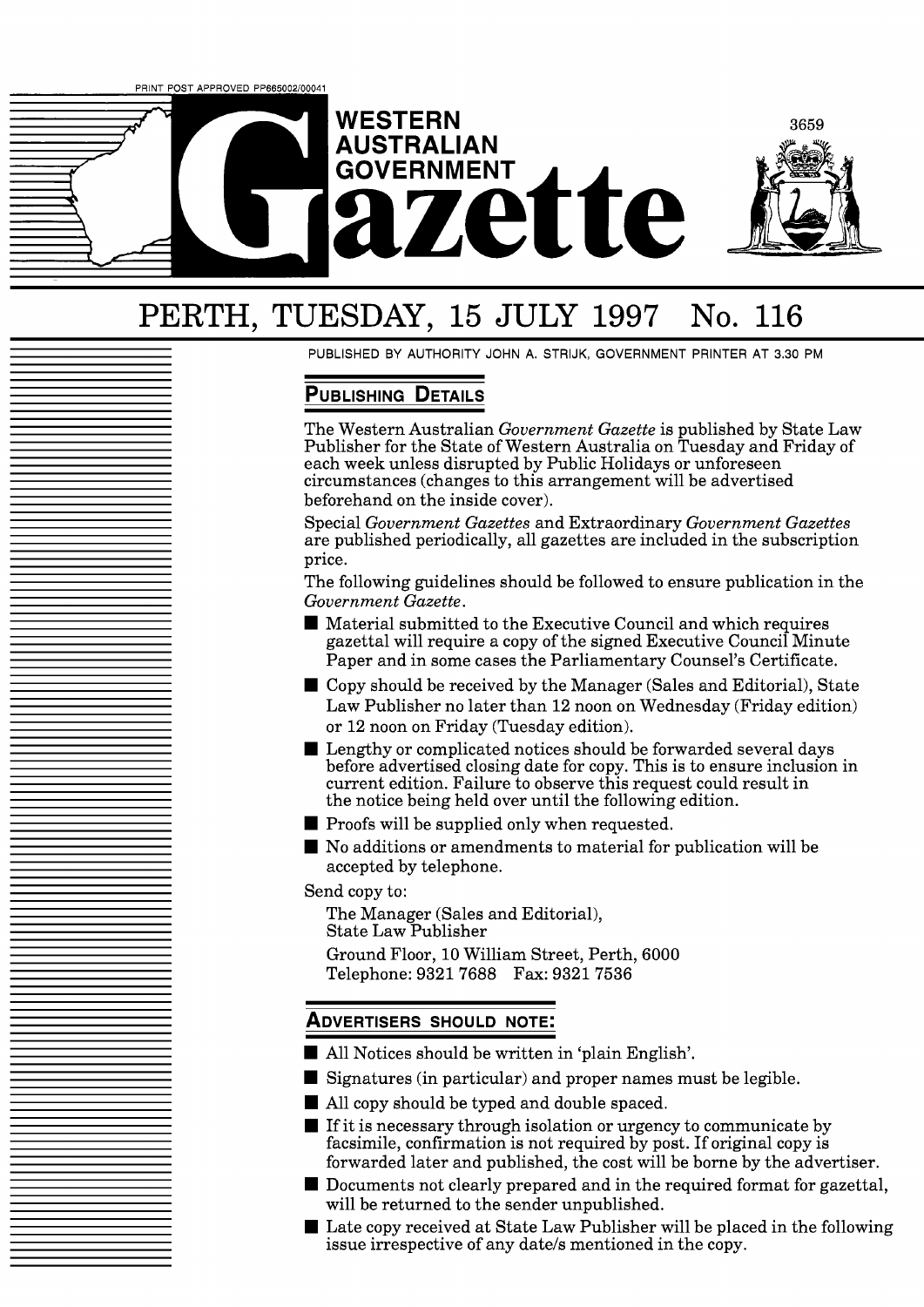## **IMPORTANT COPYRIGHT NOTICE**

O State of Western Australia

This work is copyright. Apart from any use as permitted under the Copyright *Act* 1968, no part may be reproduced by any process without written permission from the Government Printer, State Law Publisher. Inquiries should be directed to the Manager Sales & Editorial, State Law Publisher, 10 William St, Perth 6000.

## **ADVERTISING RATES AND PAYMENTS**

INCREASE EFFECTIVE FROM 1 JULY 1997.

Deceased Estate notices, (per estate)-\$17.20

Real Estate and Business Agents and Finance Brokers Licences, (per notice) $-$ \$40.10

Other articles in Public Notices Section-\$40.10 (except items of an exceptionally large nature. In these instances arrangements will be made for pricing the notice at time of lodging).

All other Notices

Per Column Centimetre-\$7.90

Bulk Notices-\$148.00 per page

Clients who have an account will be invoiced for advertising charges.

Clients without an account will need to pay at time of lodging the notice.

| (As from 1 July 1997)        |        |
|------------------------------|--------|
|                              | S      |
|                              | 2.50   |
| Government Gazette-(Special) |        |
|                              | 2.50   |
|                              | 4.90   |
|                              | 14.10  |
|                              | 12.50  |
|                              | 218.00 |

# **IMPORTANT NOTICE**

Periodically notices are published indicating a variation in normal publishing arrangements:

- Easter or Christmas editions etc—these notices appear approximately 4 weeks prior to any change.
- Extraordinary gazettes not circulated to all subscribersthese notices appear in the following general edition of the gazette.

In all cases notices are published on page 2 and readers are urged to check accordingly prior to contacting State Law Publisher.

JOHN **A.** STRIJK, Government Printer.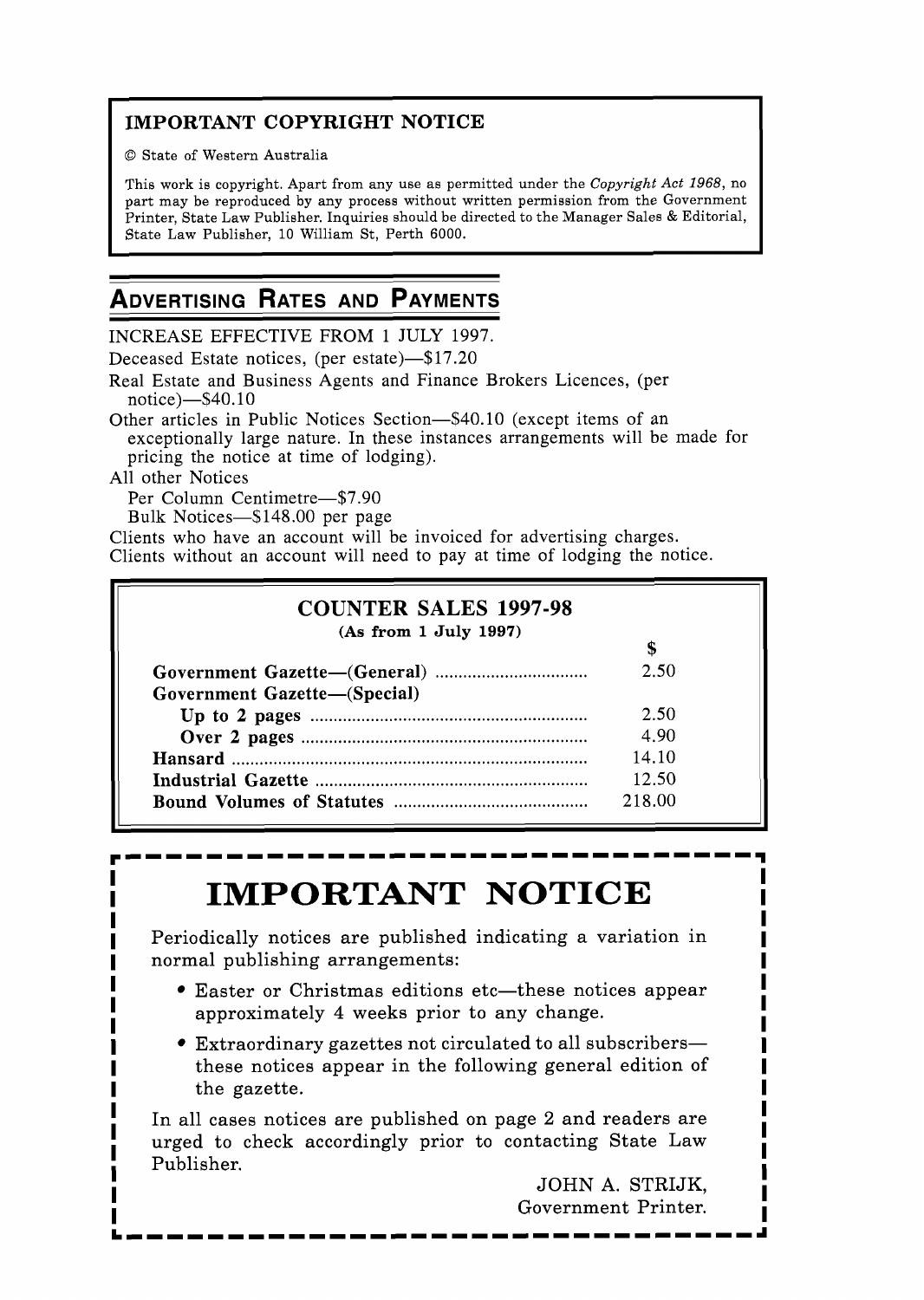## **ABORIGINAL AFFAIRS**

#### **AB301**

## ABORIGINAL COMMUNITIES ACT 1979

## **DJARINDJIN ABORIGINAL COMMUNITY BY-LAWS**

Made by the Council of the D'arindjin Aboriginal Corporation Incorporated under section 7 of the Act and approved by the deputy of the Governor in Executive Council.

## **PART 1 - PRELIMINARY**

## **Citation**

**1.** These by-laws may be cited as the *Djarindjin Aboriginal Community By-laws.* 

## **Definitions**

2. In these by-laws  $-$ 

**"Community"** means the Djarindjin Aboriginal Community;

- **"Community land"** means the land declared by the Governor under section 6 of the Act to be the community lands of the Community;
- **"Corporation"** means the Djarindjin Aboriginal Corporation Incorporated.

**"Council"** mems the council of the Corporation;

"member of the Community" means a person who the Council accepts as a member of the Community for the time being;

**"vehicle"** means a vehicle as defined in the *Road Traffic Act 1974.* 

## **Council permission**

**3.** Where a by-law provides that the Council may grant permission to a Souhon permission<br>3. Where a by-law provides that the Council may grant permission to<br>person to do an act that would otherwise not be permitted, the Council —

- (a) may grant or refuse to grant that permission;
- (b) may grant permission subject to any conditions it thinks fit;
- (c) may, if it has granted permission, revoke that permission at any time;
- (d) need not give reasons for its decision; and
- (el may notify the person concerned of the granting, refusal to grant or revocation of the permission either orally or in writing.

## **PART 2 - COMMUNITY LAND**

## **Permission to enter Community land**

**4.** (1) Subject to any other written law, a person who is not a member of the Community must not enter or remain on Community land without the prior permission of the Council.

(2) The Council may delegate its power to permit people to enter or remain on Community land to any member of the Council or employee of the Corporation.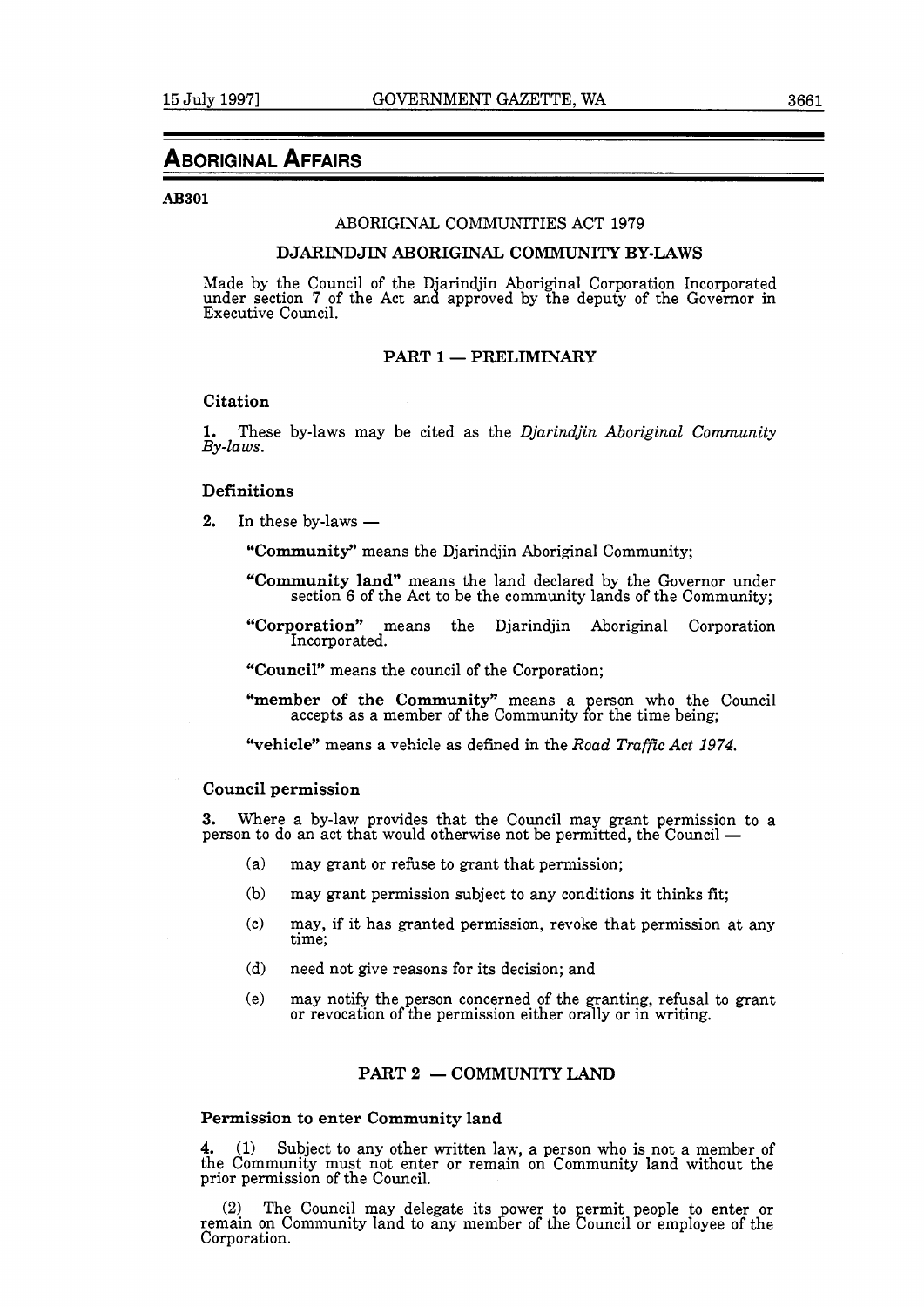#### Restricted access areas

5. (1) Subject to any other written law, the Council may declare any part of the Community land to be a restricted access area.

(2) For each restricted access area the Council must erect signs identifying the area and indicating who is permitted to enter that area and under what conditions they may do so.

(3) A person must not enter a restricted access area contrary to a sign erected under sub-bylaw  $(2)$ .

#### Homes

- 6. **A** person
	- (a) must not enter the home of another person without the prior permission of that other person; and
	- (b) if in another person's home, must leave promptly when asked to do so by that other person.

## PART 3 - TRAFFIC

#### Restricted traffic areas

**7.** (1) Subject to any other written law, the Council may declare any part of the Community land to be a restricted traffic area.

(2) For each restricted traffic area the Council must erect signs identifying the area and indicating who, if an one, is permitted to drive a vehicle in that area and under what conditions they may to do so.

(3) **A** person must not drive a vehicle in a restricted traffic area contrary to a sign erected under sub-bylaw **(2).** 

#### Traffic signs

**8. (1)** The Council may erect signs for the purpose of regulating the use of vehicles on Community land.

(2) **A** person must not use a vehicle contrary to a sign erected under sub-bylaw (1)

### Careless or dangerous driving and driving while intoxicated

**9.** (1) **A** person must not drive a vehicle on Community land without due care and attention.

(2) **A** person must not drive a vehicle on Community land in a manner that is, having regard to all the circumstances, dangerous to the public or to any person.

(3) **<sup>A</sup>**person must not drive or attempt to drive a vehicle on Community land while under the influence of alcohol or drugs to such an extent as to be incapable of having proper control of the vehicle.

## PART  $4 - ALCOHOL$

**Regulation of alcohol**<br>**10.** (1) A person must not -

- (a) bring alcohol on to Community land; or
- (b) come onto Community land if the person is drunk,

without the prior permission of the Council.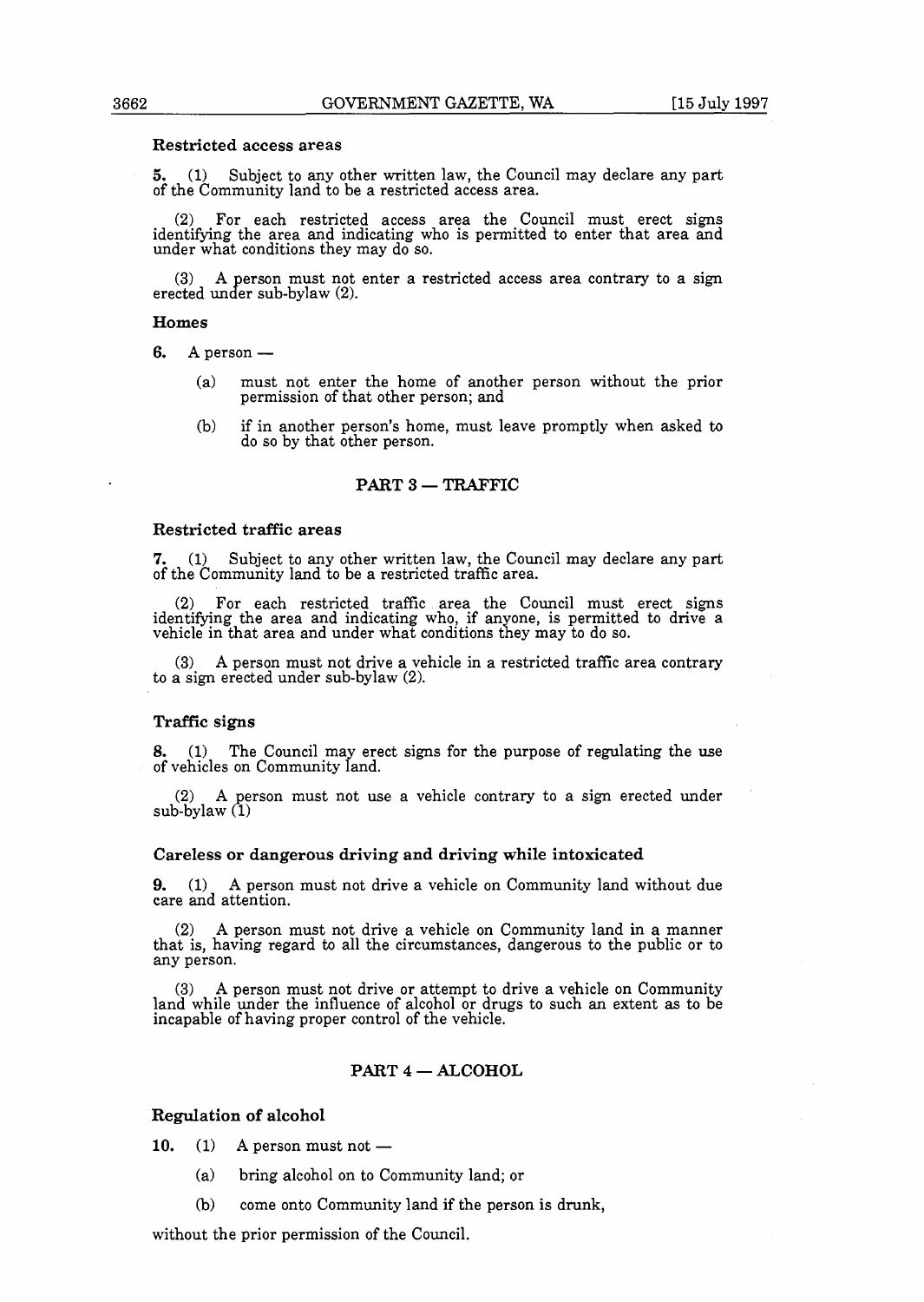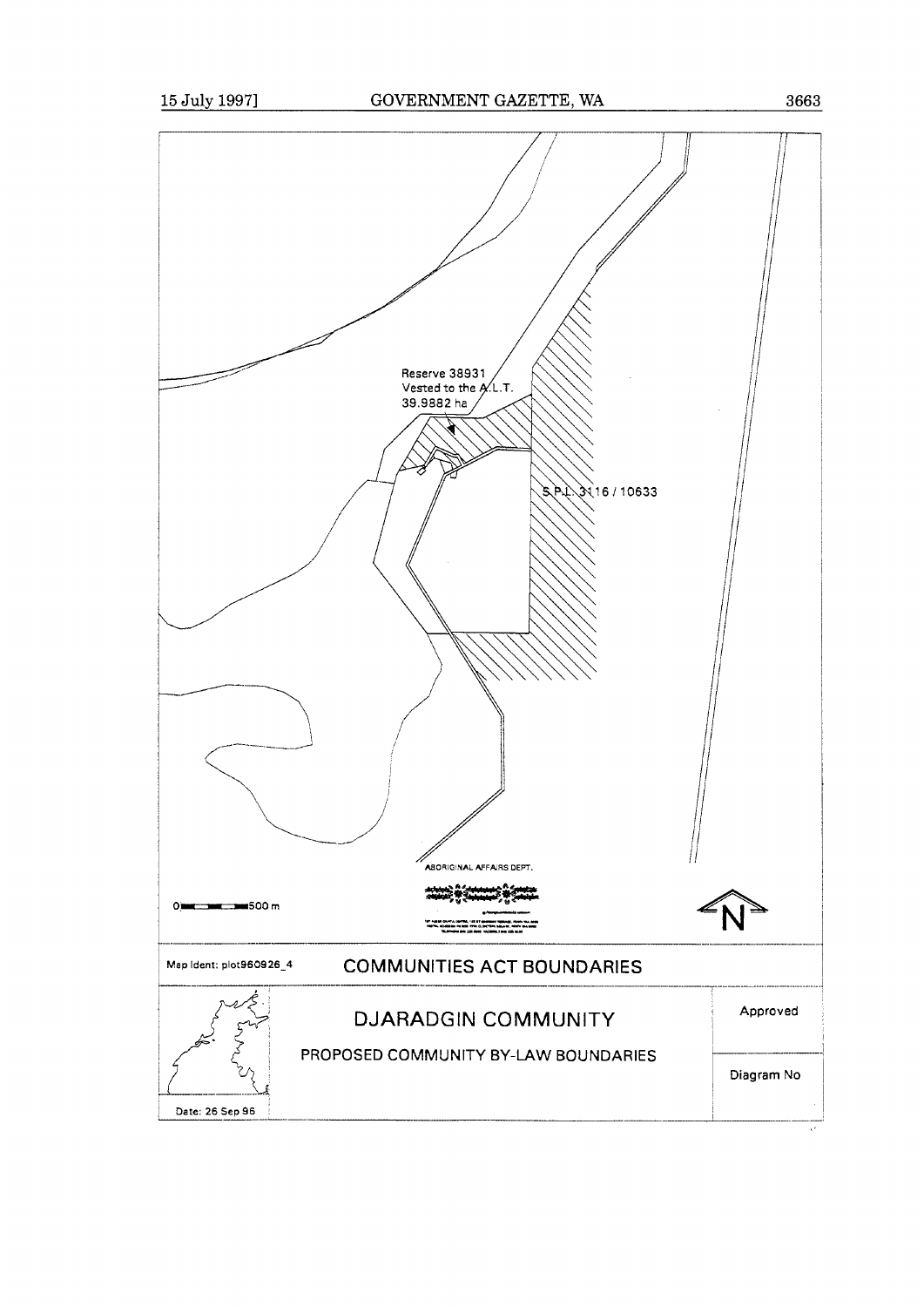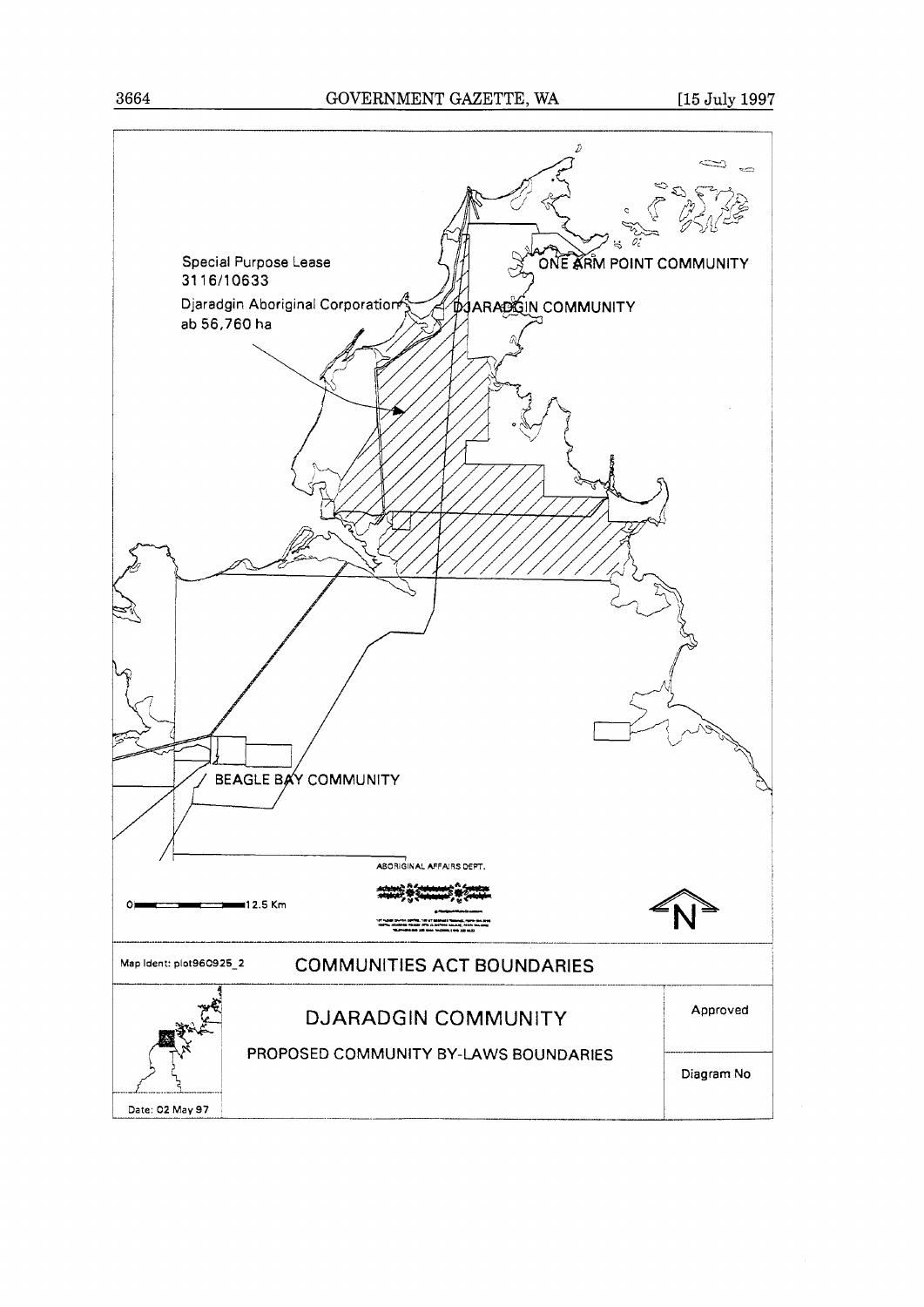- (2) **A** person must not, while on Community land;
	- (a) drink alcohol;
	- (b) supply give alcohol to another person; or
	- (c) possess alcohol,

without the prior permission of the Council

(3) When deciding whether to grant permission under this by-law the Council must have regard to the welfare of the Community as the paramount consideration.

## **PART 5** - **MISCELLANEOUS**

#### **Damage to property**

**11. A** person must not maliciously damage any building, structure, vehicle, planted vegetation or other thing on Community land.

#### **Rubbish**

**12. A** erson must not leave rubbish on Community land except in rubbish bins or places set aside by the Council for the dumping of rubbish.

#### **Disorderly behaviour**

**13.** (1) **A** person must not cause a disturbance to or annoy other people by -

- (a) using offensive or abusive language; or
- (b) fighting or behaving in an offensive or disorderly manner.
- $(2)$  A person must not disrupt a meeting  $-$ 
	- (a) of the Council, the Corporation or the Community; or
	- (b) about community law.

**(3) A** person must not hinder or prevent the performance by the Council, the Corporation or any of their employees, of their duties.

### **PART 6 - ENFORCEMENT**

#### **Offences**

**14.** A person commits an offence against these by-laws if the person —

- (a) fails to comply with a by-law; or
- (b) fails to comply with a condition imposed by the Council on a permission granted under these by-laws,

unless the person is a member of the Community and is acting in accordance with a custom of the Community.

## **Police powers**

**15. (1) A** member of the Police Force may take proceedings against any person who commits an offence against these by-laws.

(2) A member of the Police Force may apprehend and remove a person from Community land if  $\text{---}$ 

(a) the person has committed, or is committing, an offence against these by-laws; and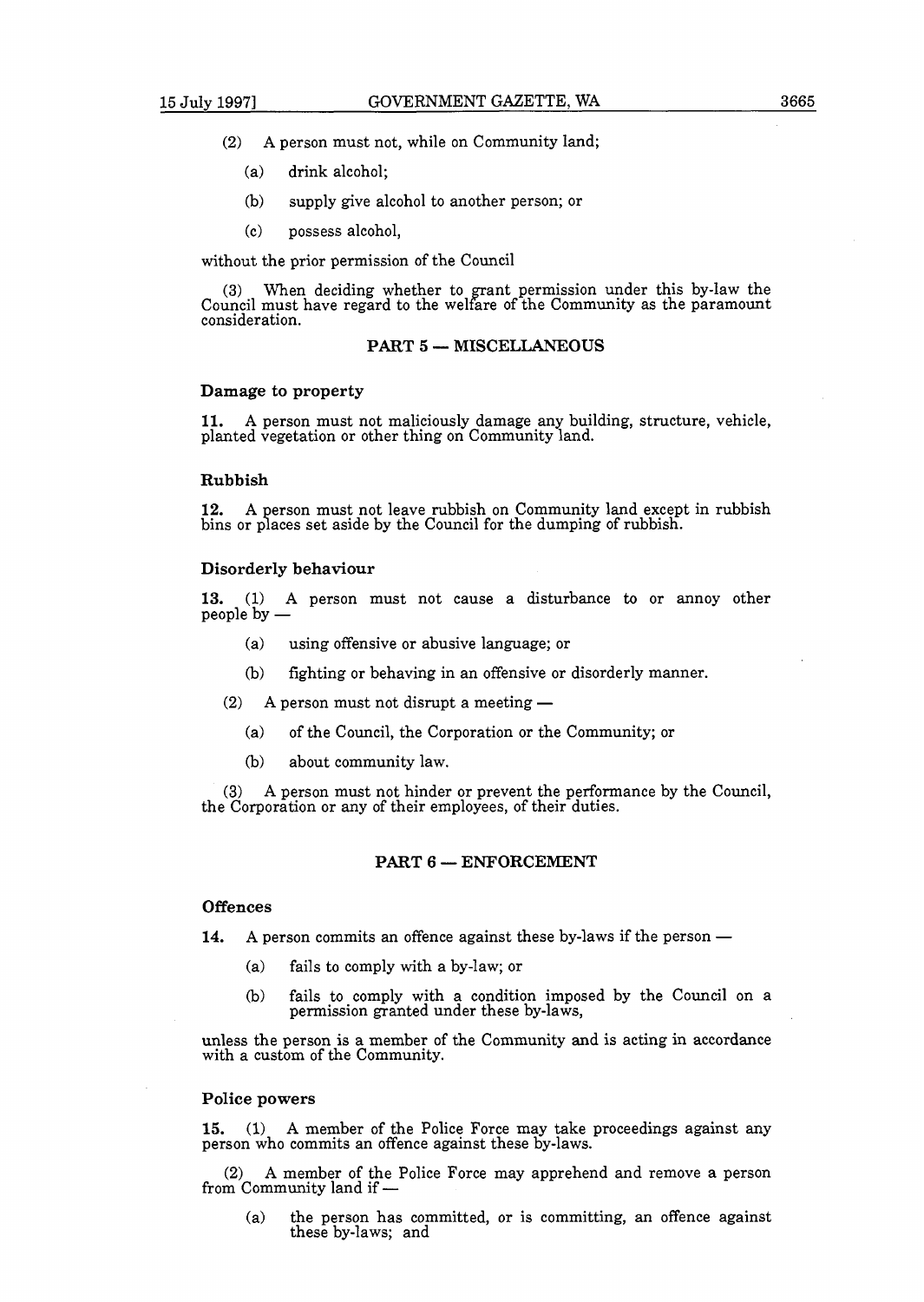(b) it appears to the member of the Police Force likely that the person will cause injury to other people or damage to property.

(3) A person removed from Community land under sub-bylaw (2) must be released from police custody within 24 hours if not dealt with by a court before then.

## Penalties

**16.** A person who is convicted of an offence against these by-laws —

- (a) is liable to a penalty of up to the maximum penalty permitted under the Act to be imposed for a breach of the by-laws; and
- (b) may be ordered by the court to pay up to  $$250$  in compensation to the commission of the offence. the owner of any property that has been damaged as a result of

The Common Seal of the Djarindjin Aboriginal Corporation Incorporated was hereunto affixed in accordance with a resolution and by authority of the Council in the presence of-

> FRANK WILLIAMS, BERNADETTE ANGUS *JF',*  DANIEL KYLE, ANDREW SAMPI, ELAINE JAMES, MADELINE GREGORY.

Dated 14th November 1995.

Approved-

Hon. DAVID KINGSLEY MALCOLM, Lieutenant-Governor in Executive Council.

## **FISHERIES**

#### **FI401**

### **PEARLING ACT 1990**

SECTION **23** (8)

The public is hereby notified that pursuant to section **23** of the Pearling Act 1990, I have granted an application for a pearl oyster farm lease to Exmouth Pearls Pty Ltd at Snapper Shoal, Exmouth Gulf. In accordance with section **33** (1) of the Pearling Act 1990 any person aggrieved by this decisiion may within 14 days after publication of this notice appeal against the decision by serving on the Minister for Fisheries a statement in writing of the grounds of that appeal.

P. P. ROGERS, Executive Director.

### **FI402**

## **PEARLING ACT 1990**

SECTION **23** (8)

The public is hereby notified that pursuant to section **23** of the Pearling Act 1990, I have granted an application for a pearl oyster farm lease to Paspaley Pearling Company Pty Ltd for an area of water approximately eight miles south east of Cape Bougainville, known as Freshwater Bay.

In accordance with section **33** (1) of the Pearling Act 1990 any person aggrieved by this decisiion may within 14 days after publication of this notice appeal against the decision by serving on the Minister for Fisheries a statement in writing of the grounds of that appeal.

P. P. ROGERS, Executive Director.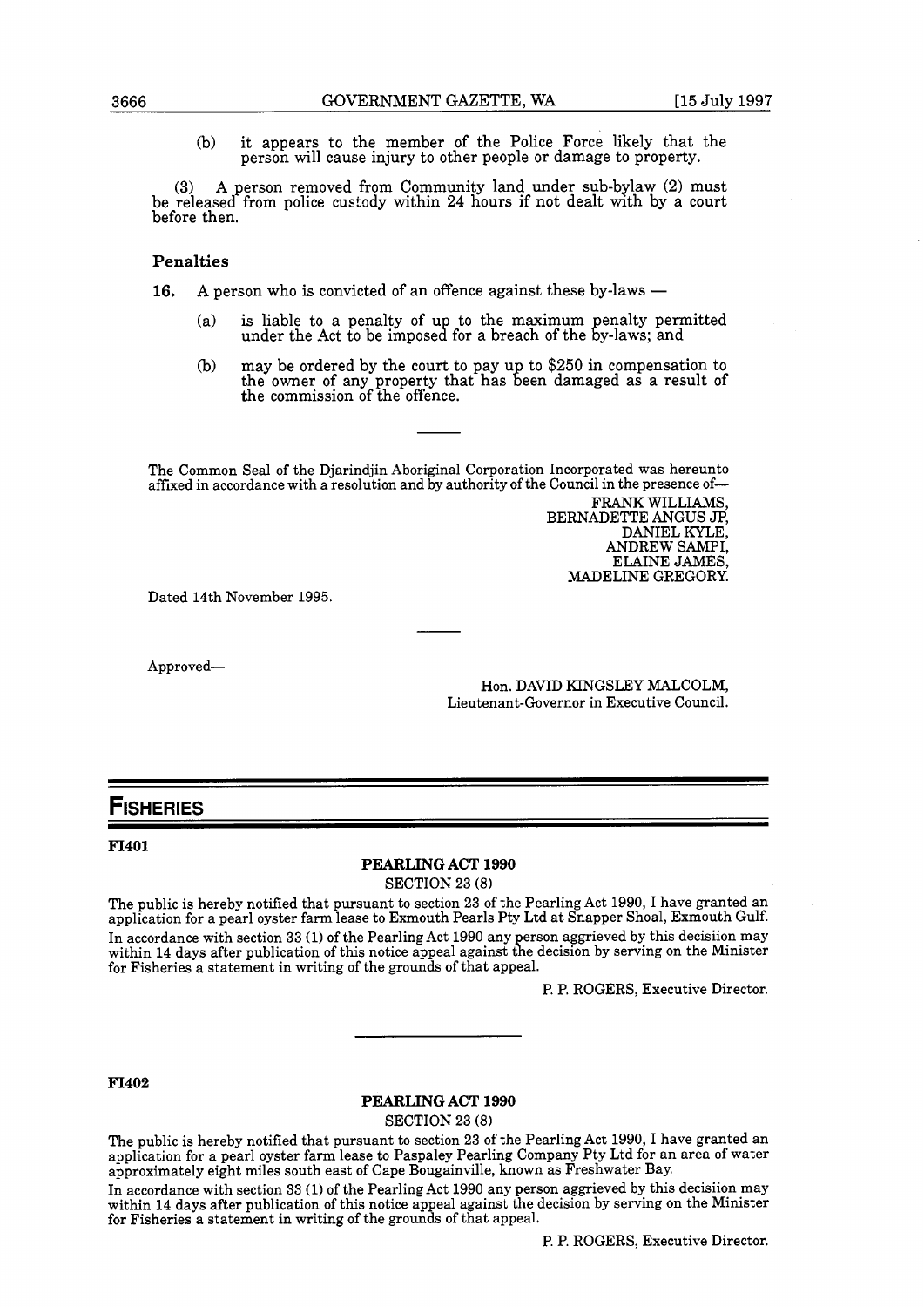## **LAND ADMINISTRATION**

## **LB701\***

## **LAND ACQUISITION AND PUBLIC WORKS ACT 1902 NATIVE TITLE ACT 1993 (COMMONWEALTH)**

NOTICE OF INTENTION

## To Take Land For **A** Public Work

The Minister for Works gives notice in accordance with section **17(2)** of the *Land Acquisition and Public Works Act* that it is intended to compulsorily take under section 17(1) of that Act, the land described in the Schedule ("land") for the respective public work listed.

## SCHEDULE

| Locality/Local<br>Government/Region | Description of land<br>affected                                                                                                                                                                                                                                                                           | Interest holder/Registered<br>native title claimant                                                                                                                                                                                                                                                                    | Public Work                                                  | Plan                               | Job<br>Number/<br>Reference |
|-------------------------------------|-----------------------------------------------------------------------------------------------------------------------------------------------------------------------------------------------------------------------------------------------------------------------------------------------------------|------------------------------------------------------------------------------------------------------------------------------------------------------------------------------------------------------------------------------------------------------------------------------------------------------------------------|--------------------------------------------------------------|------------------------------------|-----------------------------|
| Ashburton (Shire)                   | 1. Vacant Crown Land<br>$(311.2834$ hectares).<br>2. Portion Gregory<br>Location 99 and<br>Windell Location 113,<br>subject of Pastoral<br>Lease 3114/1277<br>(Crown Lease<br>742/1993) Hamersley<br>Station (371.3268<br>hectares).                                                                      | 1. Crown.<br>2. Crown—Hamersley Iron<br>Pty Ltd as lessee.<br>3. MILLY MILLY Margaret<br>Esme, MILLY MILLY<br>Laurence Charles (WC96/97).                                                                                                                                                                              | Dedication of Marandoo<br>Access Road                        | Plans<br>18874 to<br>18878<br>inc. | 940390<br>1982/1994         |
| Ashburton(Shire)                    | 1. Portion of Windell<br>Location 116 subject<br>of Pastoral Lease<br>3114/465 (Crown<br>Lease 875/1965)-<br>Mount Florence<br>Station (215.3707<br>hectares)<br>2. Portion of Reserve<br>5516 "Water" (about<br>34 hectares)                                                                             | 1. Crown<br>2. Bunjima, Niapaili,<br>Innawonga peoples.<br>(WC96/61)<br>3. Crown-RICHARDSON<br>Tony Richard as lessee.                                                                                                                                                                                                 | Dedication of road                                           | LAWA<br>1221                       | 961285<br>816/1996          |
| Beverley (Shire)                    | Portion Avon Location<br>29120 being set aside<br>as Reserve 43281 for<br>the purpose<br>"Conservation Park"<br>$(2.8812)$ hectares).                                                                                                                                                                     | 1. Crown—National Parks<br>and Nature Conservation<br>Authority as vestee.<br>2. BODNEY, Christopher<br>Robert (WC95/86).<br>3. KICKETT, Allan Russell<br>$(WC96/90)$ .<br>4. GARLETT, Gregory L.<br>(WC96/103).                                                                                                       | Dedication of Rigoll<br>Road (No. 18832).                    | Diagram<br>92803                   | 956812<br>3215/1995         |
| Carnarvon (Shire)                   | 1. Portion Gascoyne<br>Location 437 subject<br>of Pastoral Lease<br>3114/577 (Crown<br>Lease 751/1966)<br>Cooralya Station<br>(122.9950 hectares).<br>2. Portion Gascoyne<br>Location 417 subject<br>of Pastoral Lease<br>3114/1217 (Crown<br>Lease 37/1989)<br>Boologooro Station<br>(66.7771 hectares). | 1. Crown-Maslen Holdings<br>Pty Ltd as lessee.<br>2. Crown-Solander<br>Nominees Pty Ltd as lessee.<br>3. CROWE R, EDNEY E,<br>McINTOSH R, CROWE S,<br>DALE S, FRANKLIN M,<br>COOYOU L, COOYOU G,<br>ROBERTS D, PECK S,<br>SALMON P, DARBY F,<br>(WC97/28).                                                             | Dedication and widening<br>of North West Coastal<br>Highway. | Plan<br>18004                      | 950024<br>2490/1991         |
| Coolgardie (Shire)                  | Vacant Crown land<br>$(3.7211)$ hectares).                                                                                                                                                                                                                                                                | 1. Crown.<br>2. SLATER Judith Ann<br>(WC96/81).<br>3. GRAHAM Dale Gary<br>(WC96/44).<br>4. STRICKLAND Marjorie<br>May, NUDDING ANNE<br>Joyce (WC94/3).<br>5. CHAMPION Tim on<br>behalf of the Champion,<br>Sambo, Donaldson and<br>Wilson (Gubrun) families<br>(WC95/27).<br>6. DIMER Rollick, REID<br>Edna (WC97/25). | Dedication of Sharpe<br>Drive.                               | Diagram<br>91927                   | 916598<br>2460/1992         |
| Esperance (Shire)                   | Portion of Salmon<br>Gums Lot 128-<br>vacant Crown land<br>(390 square metres)                                                                                                                                                                                                                            | 1. Crown<br>2. HOLMES Teresa Boxer<br>(WC95/84)<br>3. BULLEN Thomas William<br>(WC96/64)<br>4. WILLIAMS Gerald Dean<br>Jnr. (WC96/85)<br>5. DEMPSTER Rita & Others<br>(WC96/109)                                                                                                                                       | Widening of Hicks Street<br>(Road No. 16015)                 | Diagram<br>92194                   | 917050<br>1572/1994         |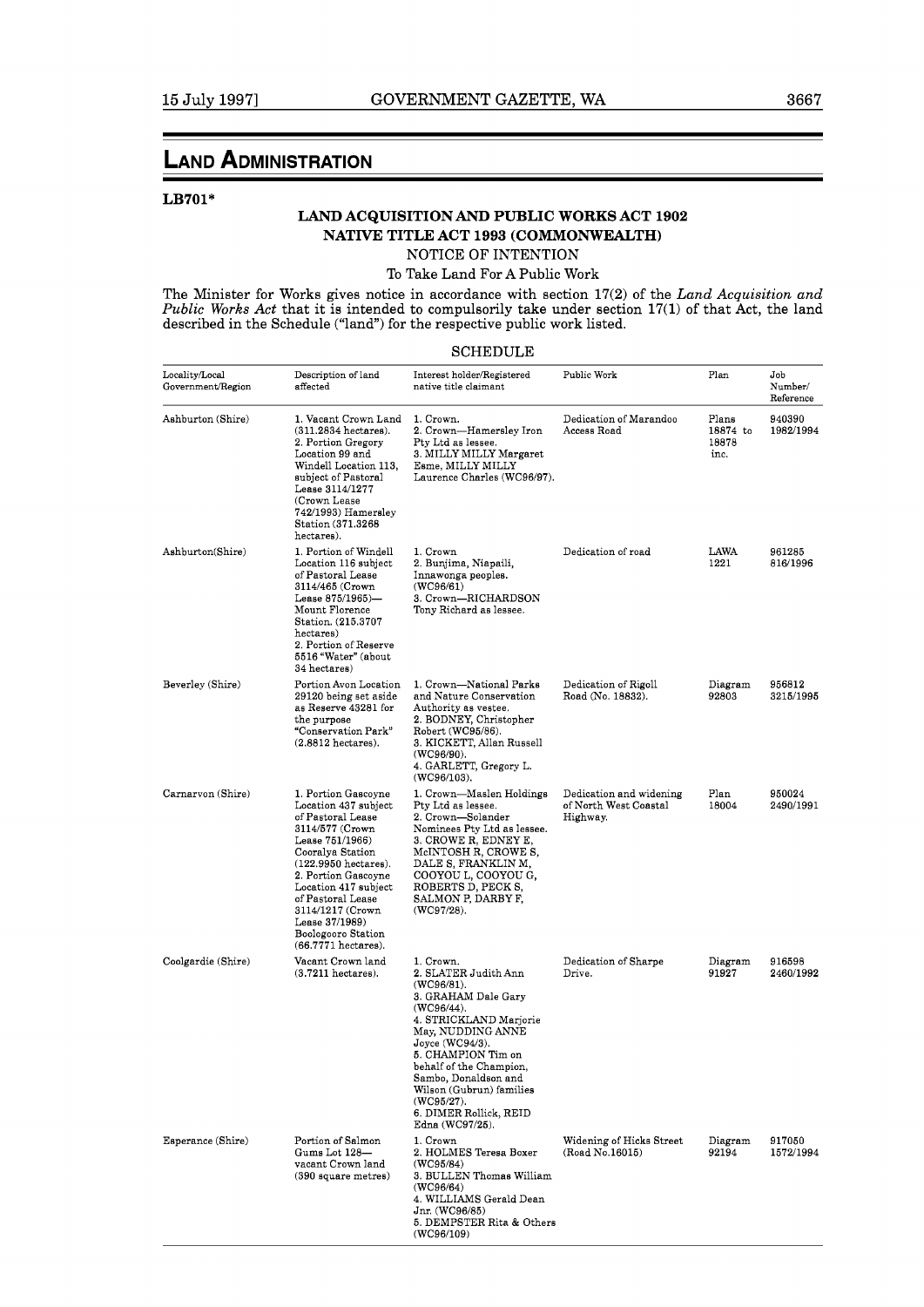## 3668 GOVERNMENT GAZETTE, WA [15 July 1997

|                                     |                                                                                                                                                                                                                                                                                                              | SCHEDULE—continued                                                                                                                                                                                                                                                                                                                                                                                                                                        |                                                                                                                                                                     |                                                |                             |
|-------------------------------------|--------------------------------------------------------------------------------------------------------------------------------------------------------------------------------------------------------------------------------------------------------------------------------------------------------------|-----------------------------------------------------------------------------------------------------------------------------------------------------------------------------------------------------------------------------------------------------------------------------------------------------------------------------------------------------------------------------------------------------------------------------------------------------------|---------------------------------------------------------------------------------------------------------------------------------------------------------------------|------------------------------------------------|-----------------------------|
| Locality/Local<br>Government/Region | Description of land<br>affected                                                                                                                                                                                                                                                                              | Interest holder/Registered<br>native title claimant                                                                                                                                                                                                                                                                                                                                                                                                       | Public Work                                                                                                                                                         | Plan                                           | Job<br>Number/<br>Reference |
| Kalgoorlie/Boulder (City)           | 1. Vacant Crown land<br>(363 square metres).<br>2. Portion Hampton<br>Location 122 being<br>Reserve 35662—<br>"Parklands" (238<br>square metres).                                                                                                                                                            | 1. Crown.<br>2. Crown—City of<br>Kalgoorlie/Boulder as<br>vestee.<br>3. STRICKLAND, Marjorie<br>May, NUDDING, Anne Joyce<br>$(WC94/3)$ .<br>4. CHAMPION, Brian &<br>Dave, SAMBO, Cadley &<br>Dennis, WILSON, George,<br>DONALDSON, Clem<br>$(WC95/27)$ .<br>5. FORREST, Merle,<br>McKENZIE, Arthur William<br>$(WC96/19)$ .<br>6. GRAHAM, Dale Gary<br>(WC96/44).<br>7. SLATER, Judith Anne<br>(WC96/81).<br>8. DIMMER, Rollick, REID,<br>Edna (WC97/25). | Widening of Boorara<br>Road (Road No. 18670)<br>and intersection.                                                                                                   | Diagram<br>92964                               | 961812<br>1025/1996         |
| Kalgoorlie/Boulder (City)           | Portion of Kalgoorlie<br>Lot 3425—Reserve<br>34534 "Park Museum<br>and Kiosk" (800<br>square metres.)                                                                                                                                                                                                        | 1. Crown—City of<br>Kalgoorlie/Boulder as<br>vestee.<br>2. CHAMPION Tim on<br>behalf of the Champion,<br>Donaldson and Wilson<br>(Gubrun) families<br>(WC95/27).<br>3. STRICKLAND Marjorie<br>May, NUDDING Anne<br>$Joyce$ (WC 94/3).<br>4. SLATER Judith Ann<br>$(WC96/81)$ .<br>5. GRAHAM Dale Gary<br>$(WC96/44)$ .<br>6. DIMER Rollick, REID<br>Edna (WC97/25).                                                                                       | Widening of Hannan<br>Street (Road no. 7177).                                                                                                                       | LAWA<br>1193                                   | 956192<br>2898/1995         |
| Mandurah (City)                     | Portion A Class<br>Reserve 2851 being<br>set aside for the<br>purpose of<br>"Recreation and<br>Foreshore<br>Management"<br>(3.3536 hectares).                                                                                                                                                                | 1. Crown—City of<br>Mandurah as vestee.<br>2. KICKETT, Allan<br>Russell (WC96/90).<br>3. NANNUP, Frank,<br>WALLEY, Joseph Terrence<br>$(WC96/100)$ .<br>4. GARLETT, Gregory L<br>(WC96/103).                                                                                                                                                                                                                                                              | Deviation of Old Coast<br>Road (Road No. 12349).                                                                                                                    | Misc.<br>Diagram<br>646                        | 961358<br>834/1996          |
| Port Hedland (Town)                 | 1. Portion of Port<br>Hedland Townsite-<br>vacant Crown land<br>(3.5904 hectares)<br>2. Portion of Port<br>Hedland Lot 3083—<br>Reserve 41675<br>"Recreation" (6281<br>square metres)<br>3. Portion of Port<br>Hedland Lot 5528-<br>Reserve 39660<br>"Recreation" (3728<br>square metres)                    | 1. Crown<br>2. Crown—Town of Port<br>Hedland as vestee                                                                                                                                                                                                                                                                                                                                                                                                    | 1. Dedication of Dale<br>Street<br>2. Extension and dedication<br>of Cottier Drive, Mauger<br>Place, Traine Crescent,<br>Brodie Crescent, and Weaver 16527<br>Place | Diagrams<br>92737,<br>92938<br>Plans<br>19364. | 961101<br>744/1996          |
| Ravensthorpe (Shire)                | 1. Portion Oldfield<br>Location 1041 being<br>vacant Crown land<br>(46.1952 hectares).<br>2. Portion Oldfield<br>Location 1491 Reserve<br>20510 "Stock and<br>Water Tank" (13.5441<br>hectares).                                                                                                             | 1. Crown.<br>2. HOLMES, Teresa Boxer<br>$(WC95/84)$ .<br>3. WILLIAMS, Gerald<br>Dean Jnr. (WC96/85).<br>4. MORICH, Patricia M,<br>MORICH, Noel, WOODS,<br>Treasy M, WILLIAMS, Jack,<br>WOODS, Lisa, WILLIAMS,<br>Lancel (WC96/105).<br>5. DEMPSTER, Rita &<br>OTHERS (WC96/109).                                                                                                                                                                          | Dedication of John<br>Forrest Road.                                                                                                                                 | Plan<br>18461                                  | 954565<br>2208/1930         |
| Serpentine/Jarrahdale<br>(Shire)    | 1. Portion Cockburn<br>Sound Location 411<br>being part of State<br>Forrest 22 (2.1802<br>hectares).<br>2. Portion State<br>Forrest 22 (3.8893<br>hectares).<br>3. Portion Reserve<br>16634 set aside for<br>"Catchment Area"<br>(about 8500 square<br>metres).<br>4. Portion Railway<br>Reserve (810 square | 1. Crown-Lands and<br>Forrest Commission.<br>2. Crown—Westrail as vestee<br>3. BROPHO, Robert Charles<br>$(WC95/81)$ .<br>4. BODNEY, Christopher<br>Robert (WC95/86).<br>5. NANNUP, Frank,<br>WALLEY, Joseph Terrence<br>(WC96/100).<br>6. GARLETT, Gregory L<br>$(WC96/103)$ .<br>7. SHEPPARD, Daphne<br>Leonie (WC97/7).                                                                                                                                | Dedication of Buckland<br>Road (Road No. 18830) and<br>Lillee Road (Road No.<br>18829).                                                                             | Plan<br>19183                                  | 907509<br>1342/1975         |

#### rontinued  $\alpha$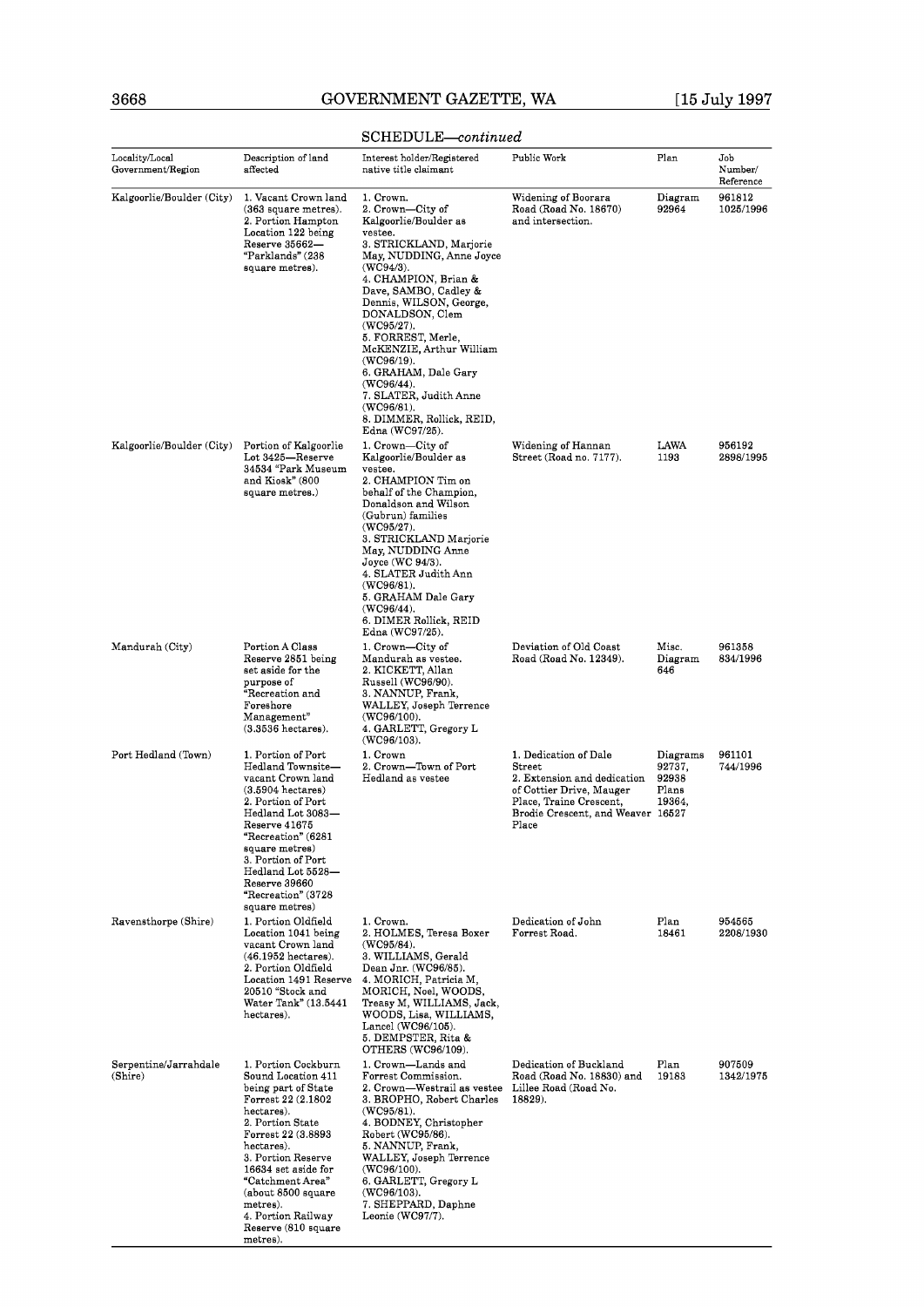The plan(s) listed may be inspected at the office of the Department of Land Administration, Midland Square, Midland 6056, telephone (08) 9273 7089.

NATURE OF ACT: The compulsory taking of the land to undertake the public work specified in the Schedule.

COMMENCEMENT OF ACT: The taking of the land is subject to the procedural requirements of section 17(2) of the *Land Acquisition and Public Works Act* and section 23(6) of the *Native Title Act.* 

The taking of the land will proceed if upon the completion of the procedures provided by section 17(2) of the *Land Acquisition and Public Works Act* the Minister for Works decides to proceed.

Persons having or claiming an interest in any of the land may under section 17(2) of the *Land Acquisition and Public Works Act* lodge an objection in writing to the proposed taking with the Department of Land Administration, PO Box 2222, Midland, no later than 18 September 1997. Objections must be in the Form of Objection, copies of which are available from the Department of Land Administration telephone (08) 9273 7089 or (08) 9273 7293.

TIME DURING WHICH THE ACT WILL CONTINUE TO BE DONE: Following the taking of the land it will be used for the public work specified in the Schedule including the construction of all appropriate improvements.

KIND OF DISTURBANCE TO LAND: Disturbance of the land may be caused by the use of and/or construction of improvements on the land for the purpose(s) of the public work specified in the Schedule.

Enquiries relating to the proposed taking of the land may be directed to the Native Title Unit, Department of Land Administration, PO Box 2222, Midland 6056 (telephone (08) 9273 7089 or (08) 9279 7217). Dated this 27th day of June 1997.

> DOUG SHAVE, Minister for Lands. P. A. ROB, Chief Executive Officer.

## **LOCAL GOVERNMENT**

**LGlOl** 

#### *CORRECTION*

#### CITY OF GERALDTON HEALTH LOCAL LAWS 1996

AND

#### CITY OF GERALDTON HEALTH AMENDMENT LAWS 1996

It is advised that the City of Geraldton Health Local Laws 1996 and the City of Geraldton Health Amendment Local Laws 1996 were gazetted on the 17 April and the 11 April 1997 respectively. Full compliance of the Local Government Act 1995-Section  $3.12(3)(a)$  was not adhered to whereby Statewide public notice was not given.

As a consequence, Statewide public notice was given on the following dates 17 May 1997,22 May 1997 and 28 May 1997.

These local laws and amendments to existing local laws are enforceable from the date of this notice.

G. K. SIMPSON, Chief Executive Officer.

### **LG301**

#### **LOCAL GOVERNMENT ACT 1995**

*Shire of Plantagenet* 

### SHIRE OF PLANTAGENET (LOCAL GOVERNMENT ACT) LOCAL LAWS

In pursuance of the powers conferred upon it by the above mentioned Act and of all other powers enabling it, the Council of the Shire of Plantagenet hereby records having resolved on the 27th day of May, 1997, to make the following local laws-

Part 1-Revocation and Citation and Application of Local Laws

1.1 Revocation

The following local laws are hereby revoked-

- General by-laws, published in the *Government Gazette* on 13 July, 1917;
- Relating to Buildings, published in the *Government Gazette* on 4 May, 1923;
- Discount on Rates, published in the *Government Gazettes* of 8 August 1924, 18 December, 1931, and 24 December, 1942;
- Relating to Halls, published in the *Government Gazettes* on 11 May, 1928 and 6 July, 1945;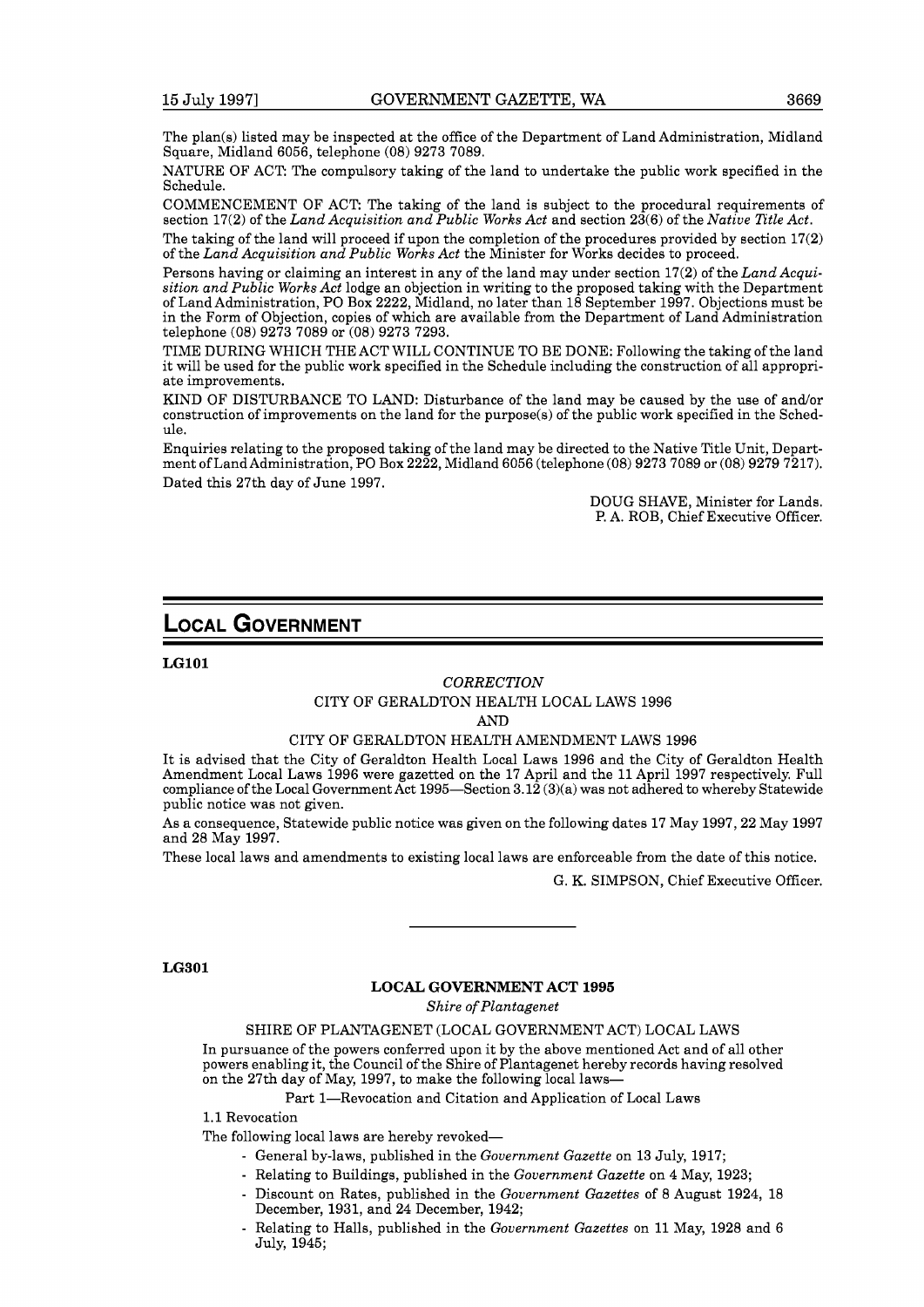- Relating to Poundage Fees published in the *Government Gazette* on 30 April, 1937;
- Relating to Appointment of Employees, published in the *Government Gazette* on 20 February, 1942;
- Relating to Long Service Leave, published in the *Government Gazette* of 5 November 1957, as amended in *Government Gazettes* dated 3 August 1973, and 27 June, 1975;
- Relating to Numbering of Houses, published in the *Government Gazette* on 27 November, 1959;
- Local Government Model By-laws (Motels) No 3, published in the *Government Gazette* on 3 December, 1963;
- Local Government Model By-laws (Removal and Disposal of Obstructing Animals or Vehicles) No 7, published in the *Government Gazette* on 3 December, 1963;
- Local Government Model By-laws (Petrol Pumps) No 10, published in the *Government Gazette* on 30 September, 1966;
- Relating to Control of Traffic on Reserve Land, published in the *Government Gazette* on 22 February, 1974;
- Local Government Model By-laws (Caravan Parks and Camping Grounds) No 2, published in the *Government Gazette* on 24 December, 1975;
- Local Government Model By-laws Relating to Holiday Accommodation No 18, published in the *Government Gazette* on 28 May, 1976;
- Relating to the Management, Use and Letting of Council Halls and Buildings published in the *Government Gazette* on the 26 May, 1965, as amended by publication in the *Government Gazette* on 10 March, 1978;
- Relating to the Management of the Mount Barker Memorial Swimming Pool, published in the *Government Gazette* on 20 August, 1976, as amended by publication in the *Government Gazette* on 10 March, 1978;
- Local Government Model By-laws (Signs, Hoardings and Billposting ) No 13, published in the *Government Gazette* on 24 April, 1980;
- Local Government Model By-laws (Parking Facilities) No. 19, published in the *Government Gazette* on 26 September, 1980;
- Relating to the Control and Storage of Old and Disused Vehicles and Machinery and Depositing and Removal of Refuse, Rubbish and Disused Materials published in the *Government Gazette* on 8 February, 1985.

#### 1.2 CITATION

These local laws may be cited as "Shire of Plantagenet (Local Government Act) Local Laws" or as "Shire of Plantagenet (LGA) Local Laws."

#### 1.3 GENERAL APPLICATION

These local laws shall apply to the whole of the district of the Shire of Plantagenet, unless otherwise stated.

#### 1.4 READ AS A WHOLE

These local laws shall be read as a whole and the treatment of a subject matter in one part does not exclude the treatment of the same subject matter in another part.

#### ING REGION:

For the purposes of the provisions of Part VI of these local laws, the "parking region" means the whole of the district of the Shire of Plantagenet excluding the following portions of the district-

- (a) Albany Highway, Chester Pass Road and Muir's Highway; excepting Langton Road between Marmion Street and Lowood Road and Lowood Road between Langton Road and MondurupStreet;
- (b) The approach and departure areas of all traffic control signal installations;
- (c) Prohibition areas appropriate to all bridges and subways; and
- (d) Any road which comes under the control of the Commissioner of Main Roads.

#### Part II-General Definitions

2.1 In these local laws, unless the context otherwise requires-

- 2.1.1 "Act" means the Local Government Act 1995;
	- "Authorised Person" means in respect of a particular function to be performed under these local laws an employee of the Shire of Plantagenet authorised by the Council to perform that function;
	- "Camp" when used as a noun includes any portable shed or hut, tent, tent fly, awning, blind or other thing used as, or capable of being used as, a habitation or for dwelling or sleeping purposes; and the verb "to camp" shall be construed accordingly;
	- "Caravan" means a vehicle designed or fitted or being capable of use, as a habitation or for dwelling or sleeping purposes;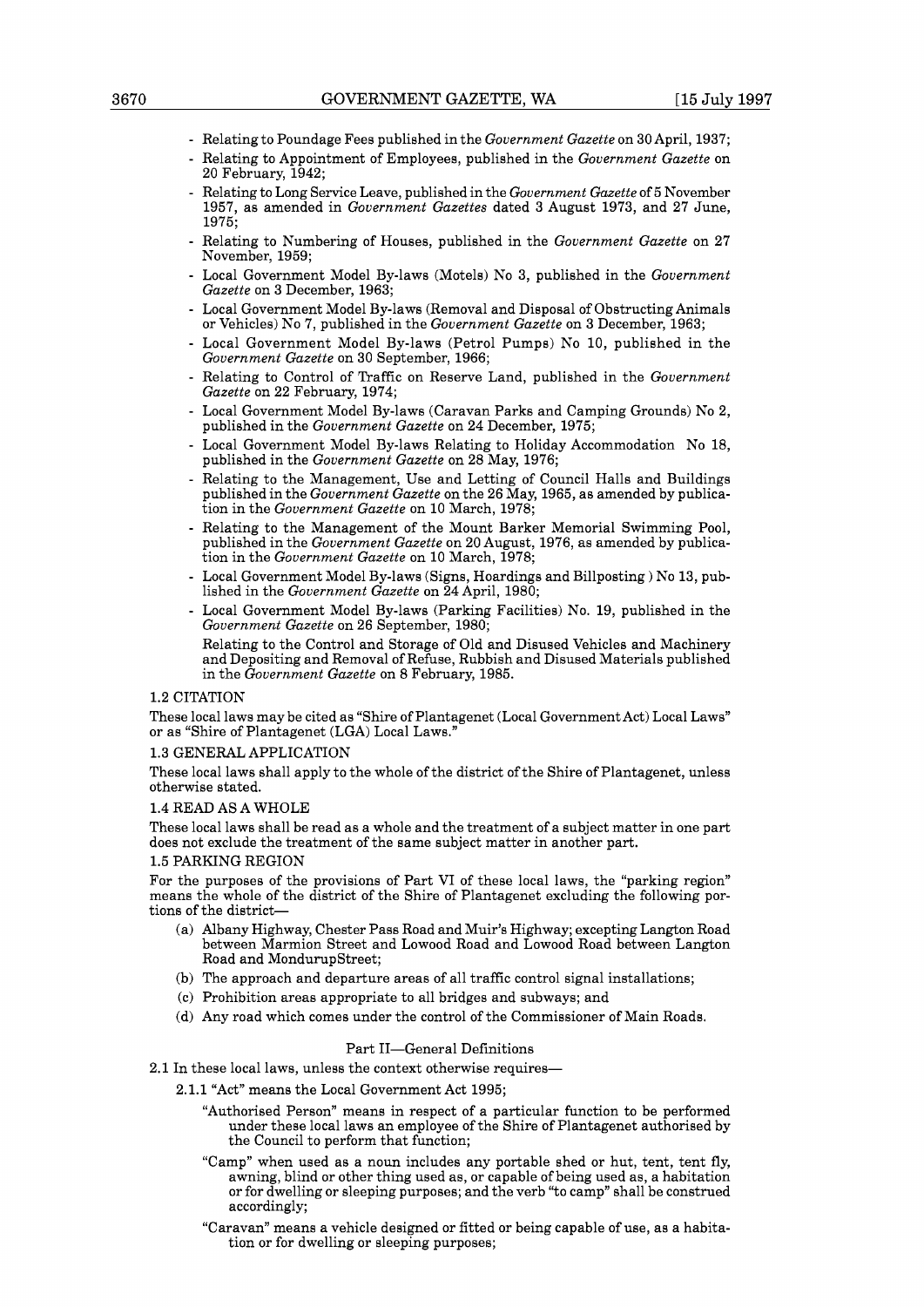- 
- "CEO" means the Chief Executive Officer or Acting Chief Executive Officer for the time being, of the Shire of Plantagenet;
- "Council" means the council of the Shire of Plantagenet;
- "District" means the district of the Shire of Plantagenet;
- "Licence" means a license issued pursuant to these local laws;
- "Member of the police force" means a member of the police force of Western Australia;
- "Person" and words applying to any person or individual include a body corporate and in the plural a group of persons and a club, association or other body of persons;
- "Shire" means the Shire of Plantagenet;

"Vehicle" includes-

- (a) every conveyance, not being a train, boat, aircraft or wheelchair and every object capable of being propelled or drawn on wheels or tracks by any means;
- (b) where the context permits, an animal driven or ridden;

**2.1.2** Unless otherwise defined herein the terms and expressions used in these local laws shall have the meaning given to them in the Act.

> Part III-Swimming Pool (Management and Control) Division 1-Preliminary

#### DEFINITIONS

- **3.1** In this part, unless the context otherwise requires-
	- "Pool Manager" means the Manager or other person appointed for the time being by the Council to have control and management of the Pool premises and such term shall include the Assistant Manager;
	- "Attendant" means an employee of the Council or a person authorised by Council performing any duties on or in connection with the Pool premises;
	- "Spectator" means any person admitted to the Pool premises for the sole purpose of viewing the swimming or other activities conducted therein;
	- "Swimming Coach" means any person licensed by the Council to enter the Pool premises for the purpose of teaching swimming;
	- "Pool Premises" means the Mount Barker Memorial Swimming Pool and includes all buildings, structures, fittings, fixtures, machinery, chattels, furniture and equipment forming part of such swimming pool or used in connection therewith.

#### Division 2-Terms of Admission

**3.2** The Pool premises shall be open for use of the public during such hours and periods as the Council may from time to time by resolution appoint; the Council reserving to itself the right to refuse admission to any person at any time. No person under the age of four years shall be permitted to enter or remain at the Pool premises unless that person is and continues to be under the care and control of a person over the age of fourteen years. No person shall leave a person under the age of four years at the Pool premises otherwise than under the care and control of a person over the age of fourteen years.

**3.3** The Pool Manager may temporarily suspend admittance or clear the Pool premises or any part thereof of any person or persons if in his opinion such action is necessary or desirable.

**3.4** Every person using the Pool premises shall obey all reasonable directions of the Pool Manager with regard to such use.

**3.5** It shall be the duty of the Pool Manager (who is hereby so empowered and directed) to refuse admission to or remove or cause to be removed from the Pool premises any person who, in the opinion of the Pool Manager, is guilty of a breach of any of the provisions to these local laws who, by that person's past or present conduct, is deemed undesirable and any such person shall, upon the request of the Pool Manager to withdraw from the Pool premises quietly and peaceably do so as soon as possible.

**3.6** Any person who has been refused admission to the Pool premises or who feels aggrieved by action of the Pool Manager may object to the Council by letter addressed to the CEO against such action and the Council may give such direction in the matter as is thought fit provided that such right of objection shall not imply any right of action for damages or other remedy against the Pool Manager or Council arising out of such refusal of admission.

**3.7** A person shall not except with the consent of the Pool Manager or the Attendant, enter any portion of the Pool premises set apart exclusively for the opposite sex except a person under the age of four years.

**3.8** The Pool Manager may prohibit any person approaching or entering or remaining in a pool who in the Pool Manager's opinion is dirty or unfit to use such pool and the Pool Manager may require such person to thoroughly cleanse and wash himself or herself in one of the showers.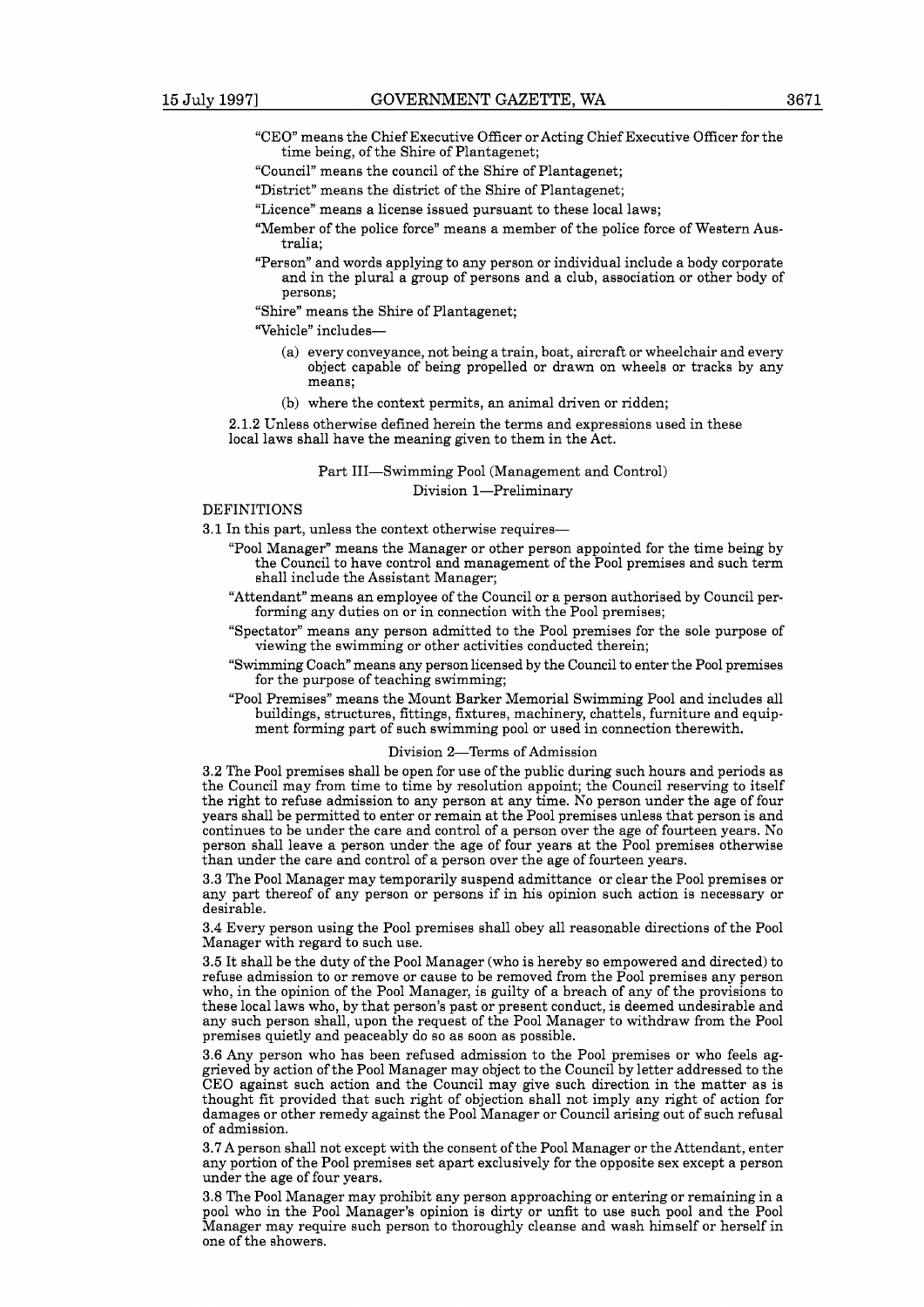#### Division 3-Carnivals

3.9 (a ) No person, club or association or organisation shall conduct a carnival at the Pool Premises unless with the prior consent of the Council.

(b) The Council may grant such consent subject to such conditions it thinks fit and may at any time withdraw such consent.

(c) A person, club, association or organisation conducting any carnival held at the Pool premises shall be responsible for the conduct of the competitors and spectators during the carnival and shall prevent overcrowding and ensure that no damage is done to buildings or fencing or any other portion of the Pool premises and that these local laws are observed by all competitors, officials and spectators attending the carnival.

(d) The person, club, association or organisation conducting any carnival held at the Pool premises shall pay to the Council such charges as shall from time to time be determined by Council.

#### Division 4-Coaching

3.10 (a) No person shall for profit teach, coach or train any other person in the pool unless with the prior written permission of the Council.

(b) The Council may grant such permission subject to such conditions as it thinks fit and may at any time, in accordance with the Act, withdraw such permission without being liable to pay compensation.

#### Division 5-Lost Property

3.11 Any person who finds any article or money which has been left in the Pool premises and not the property of that person shall forthwith deliver it to the Pool Manager or an Attendant.

3.12 Neither the Council nor the Pool Manager or Attendant or Officer or Employee of the Council shall be in any way responsible for any article or money lost or stolen from any person whilst in the Pool premises or for any article damaged or destroyed whilst in or about the Pool premises.

#### Division 6-Admission Charges

3.13 Charges for admission to the Pool premises shall be determined by the Council from time to time.

3.14 Season tickets shall be offered for inspection to the attendant when used to obtain admission to the pool. Season tickets are not transferable and such tickets may be used only by the person in whose name the same is issued. The attendant shall refuse admission to a person seeking the same and using any such ticket if the attendant reasonably believes that the person so seeking admission is not the person to whom such ticket was issued.

#### Division 7-Prohibitions

3.15 No person shall-

- (a) not being an officer, attendant or employee of the Council in the course of his or her duties enter the Pool premises without having first paid to the Pool Manager or an Attendant the proper charge for admission;
- (b) obstruct the Pool Manager or an Attendant in the carrying out of his or her duties;
- (c) enter or depart from any part of the Pool premises except by means of the respective entrances or exits set apart for that purpose;
- (d) enter or attempt to enter any bathroom or dressing enclosure that is already occu- pied without the consent of the occupier;
- (e) dress or undress or remove any part of his or her costume or bathing costume except in a dressing enclosure provided for the purpose;
- **(f)** appear in public unless properly attired in a costume of such nature as to preserve public decency and to cover the body so as to prevent indecent exposure of the person;
- (g) enter or be in the Pool premises whilst in an intoxicated condition;
- (h) take into the Pool premises or have in his or her possession therein any intoxicating liquor or drugs;
- (i) enter or remain in the Pool premises if he or she is affected by or suffering from any infectious or offensive disease or skin complaint;
- 6) deposit any filth or rubbish in any part of the Pool premises except in places set aside for that purpose;
- (k) eat in or take into any part of the Pool premises other than areas set aside for the purpose, any food, drinks or confectionery of any kind whatsoever;
- (1) smoke any tobacco or other substance in any portion of the Pool premises where smoking is prohibited by Notices displayed therein;
- (m) damage or disfigure or write upon any part of the Pool premises;
- (n) interfere with or improperly use any portion of the Pool premises;
- (0) break, injure, damage or destroy any life saving equipment or any property of Council;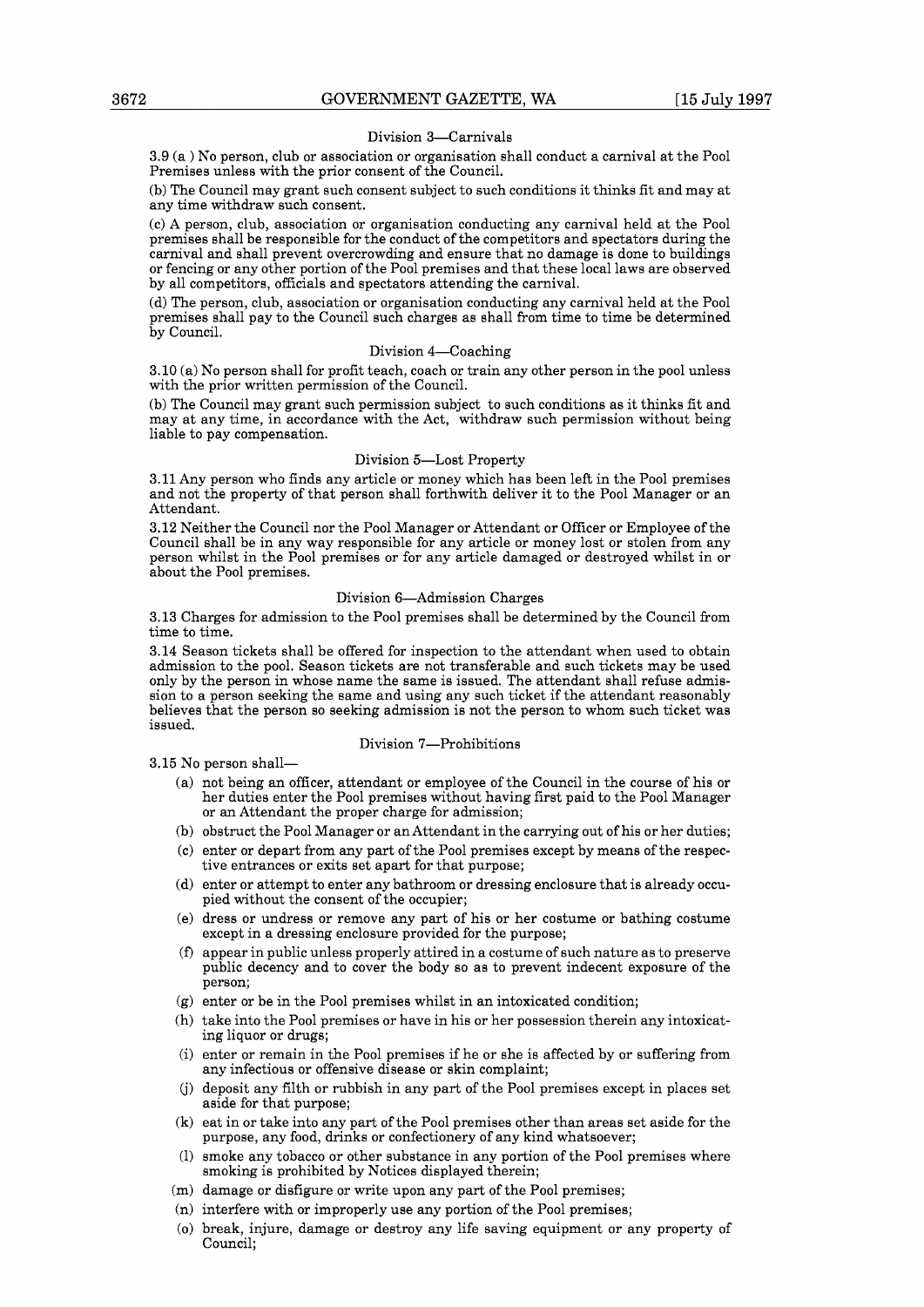- (p) behave in an unseemly, improper, disorderly or riotous manner or push or throw any person into the pool or run around the concourse or surrounds of the pool;
- (q) swear or use any indecent, obscene or abusive language on any part of the Pool premises;
- (r) gamble on the Pool premises;
- (s) climb upon any fence, wall, partition or roof of the Pool premises;
- (t) waste or wastefully use water or leave any water tap dripping or running;
- (u) expectorate or commit a nuisance in any part of the Pool premises;
- (v) annoy or interfere with any person in the Pool premises;
- (w) bring any animal into the Pool premises or being the person in control of such animal permit such animal to remain in any part of the Pool premises;
- (x) approach or enter any swimming pool until he or she has thoroughly cleansed and washed himself or herself in one of the showers provided in the Pool premises;
- (y) use any soap in any part of the Pool premises other than in the showerbaths or toilet facilities;
- (z) use any oil, detergent or any substance or preparation whereby the water in the pool may be or become discoloured, contaminated or rendered turbid;
- (za) foul or pollute water in the pool or shower;
- (zb) throw any sticks or stones or other objects in the pool or anywhere in the Pool premises;
- (zc) soil or defile or damage any towel or bathing costume.

## Part IV-Halls, Equipment and Property (Management and Control)

Division 1-Preliminary

#### DEFINITION

4.1 In this Part, unless the context otherwise requires-

"building" includes any hall, room or corridor, or stairway, or annexe of any such hall or room under the care, control or management of the Council.

#### Division 2-Permissions

4.2 A person shall not, without permission to hire granted by Council, use any building or use or borrow the furniture, plant, fittings, effects, cutlery, crockery, glassware or other utensils or property of any kind within or on any building.

4.3 Every application for permission to hire under clause 4.2 shall be made to the CEO in writing at least 24 hours before the time that such building, furniture or other property are required and shall specify-

- (a) the name and place of abode of the applicant who seeks to hire a building, furniture or other property specified in clause 4.2;
- (b) the purpose for which the building, furniture, or other property is required.

4.4 The fees to be charged for an application for permission to hire, for the hiring of any building, furniture or other property shall be those set by the Council from time to time under section 6.16 of the Act. No permission to hire is valid until the fees have been paid.

4.5 The holder of permission to hire any building, furniture or other property shall-

- (a) maintain and keep such building, furniture or other property in good order;
- (b) be solely and entirely responsible for the carrying out of the provisions of this Part;
- (c) be solely responsible for any damage done to the building, furniture or other property;
- (d) pay such damages as shall be assessed by the Council, and furniture or other property damaged or not accounted for shall be paid for at current replacement cost or the actual cost of repair as the case may be;
- (e) leave the building, furniture or other property in a clean and tidy condition and remove decorations by 10am on the day following the hire;
- **(f)** pay such cleaning costs and costs of removing decorations as shall be assessed by the Council where the CEO is of the opinion that the building, furniture or other property have not been left in a satisfactory condition under paragraph (e) above in addition to any penalty which may be imposed under clause 10.10 of these local laws.

4.6 The Council may at any time demand that the hirer shall prior to the term of engagement deposit an amount estimated to cover-

- (a) any damage that might occur during the term of engagement; and/or
- (b) the costs of cleaning and removal of decorations after the engagement.

4.7 Any deposit demanded under clause 4.6 shall be repaid to the hirer after the term of engagement to the extent that damage or costs were not incurred.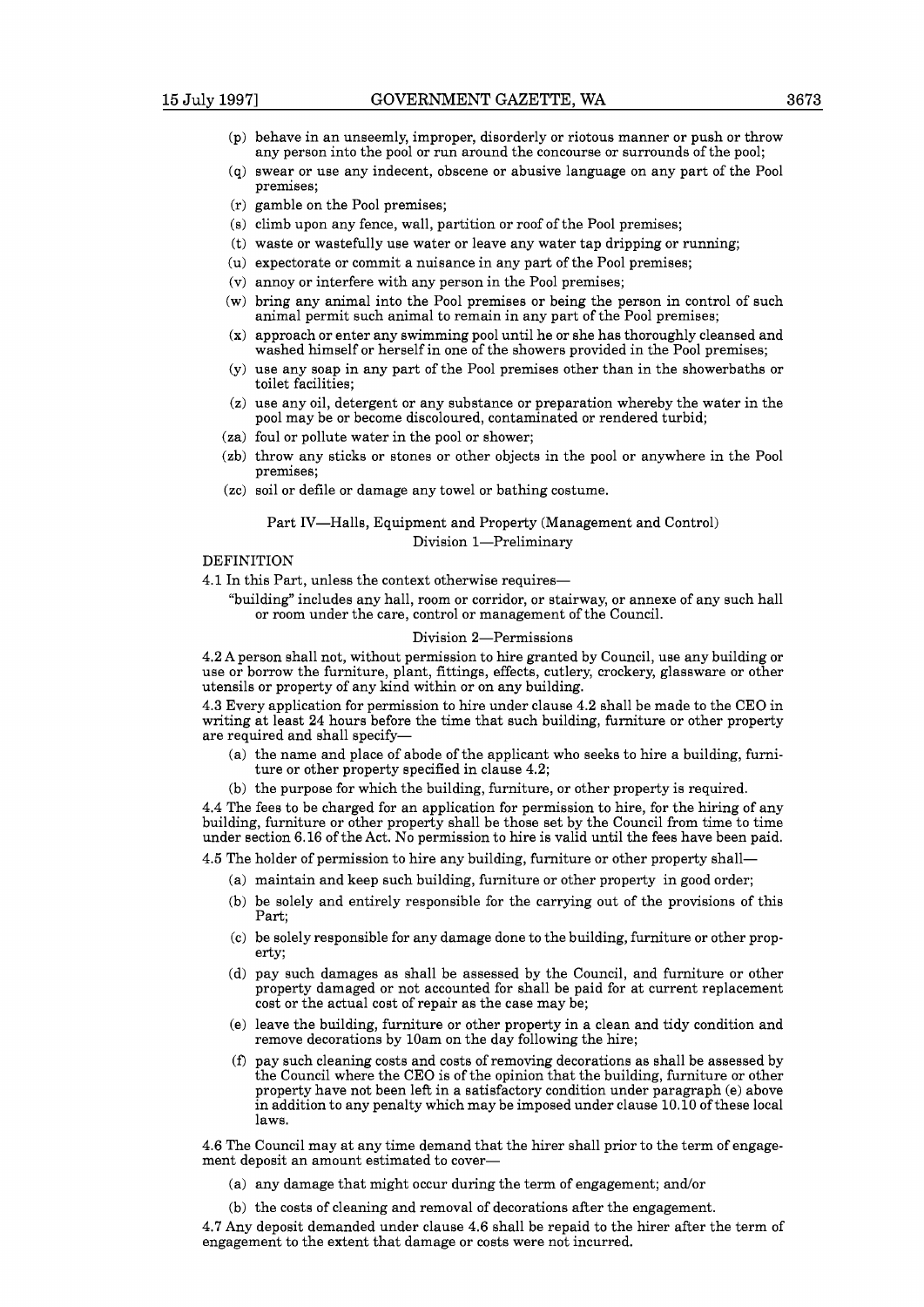#### Division 3-Conduct in Hired Building

4.8 No person shall smoke in any area where signs indicate that smoking is not permitted.

#### Part V-Camping on Any Land

5.1 Subject to this local law a person shall not park a caravan or erect a camp on any land that is not a caravan park except-

- (a) during the hours of daylight;
- (b) where the caravan is not used as a dwelling or for sleeping purposes; or
- (c) on land outside a townsite where it is not specifically forbidden to camp by any Act, local law or regulation, and on land within townsites as may be designated by the Council for use for that purpose.

5.2 With the consent of the Council a person may use a caravan-

- (a) as a temporary dwelling, during the period of construction of a dwelling on the same land; or
- (b) where it is parked on the same land as a dwelling occupied by the owner of the caravan in conjunction with the dwelling itself for residence by one or more members of the family of the occupier of that dwelling.

5.3 The Council shall not consent to the use of a caravan under this local law as a temporary dwelling or in conjunction with a dwelling for a period of more than six months at any one time but the Council may give its consent more than once, and may permit more that one caravan to be so used by an owner if that permission is authorised by an absolute majority of the Council.

### Part VI-Parking

#### 6.1 DEFINITIONS

In this Part, unless the context otherwise requires-

- "carriageway" means every part of a thoroughfare used or intended for use by vehicles and includes footpath or kerb;
- "driver" means any person driving or in control of a vehicle;
- "footpath" mean a path used by, or set aside or intended for use by both pedestrians and cyclists, but not vehicles of any other kind;
- "no parking area" means a portion of a carriageway that lies-
	- (a) between two consecutive signs inscribed with the words "No Parking", or a symbol or symbols to that effect, and each with an arrow pointing generally towards the other of them; or
	- (b) between a sign inscribed by the words "No Parking", or a symbol or symbols to that effect, and a dead end or an area in which standing is prohibited and that lies in the general direction indicated by an arrow inscribed on the sign;

"no standing area" means a portion of a carriageway-

- (a) between two consecutive signs inscribed with the words "No Standing", or a symbol or symbols to that effect, and each with an arrow pointing generally towards the other of them; or
- (b) between a sign inscribed with the words "No Standing", or a symbol or symbols to that effect, and a dead end or an area in which standing is prohibited and that lies in the general direction indicated by an arrow inscribed on the sign;
- "park" means to permit a vehicle whether attended to or not, to remain stationary, except for the purpose of avoiding conflict with other traffic of complying with provisions of any law or of immediately taking up or setting down persons or goods; and "parking" has a correlative meaning;
- "kerb" means and includes the kerb or edge of the portion of a road paved for the use of vehicular traffic where any kerb exists at the edge of the paved road whether any footpath has been constructed or not;

"parking area" means a portion of a carriageway-

- (a) between two consecutive signs inscribed with the word "Parking", or a symbol or symbols to that effect, each with an arrow pointing generally towards the other of them; or
- (b) extending from a sign inscribed with the word "Parking" or a symbol or symbols to that effect in the general direction indicated by an arrow inscribed on the sign, to any other sign inscribed with the words "No Parking" or "No Standing", or symbols to the same effect, or to a dead end or an area in which the parking or standing of vehicles is prohibited and is that half of the carriageway of the thoroughfare nearest to the sign;
- "parking stall" means a section or part of a thoroughfare which is marked or defined by painted lines or by metallic studs or similar devices for the purpose of indicating where the vehicle may stand or be parked, whether on payment of a fee or charge or otherwise;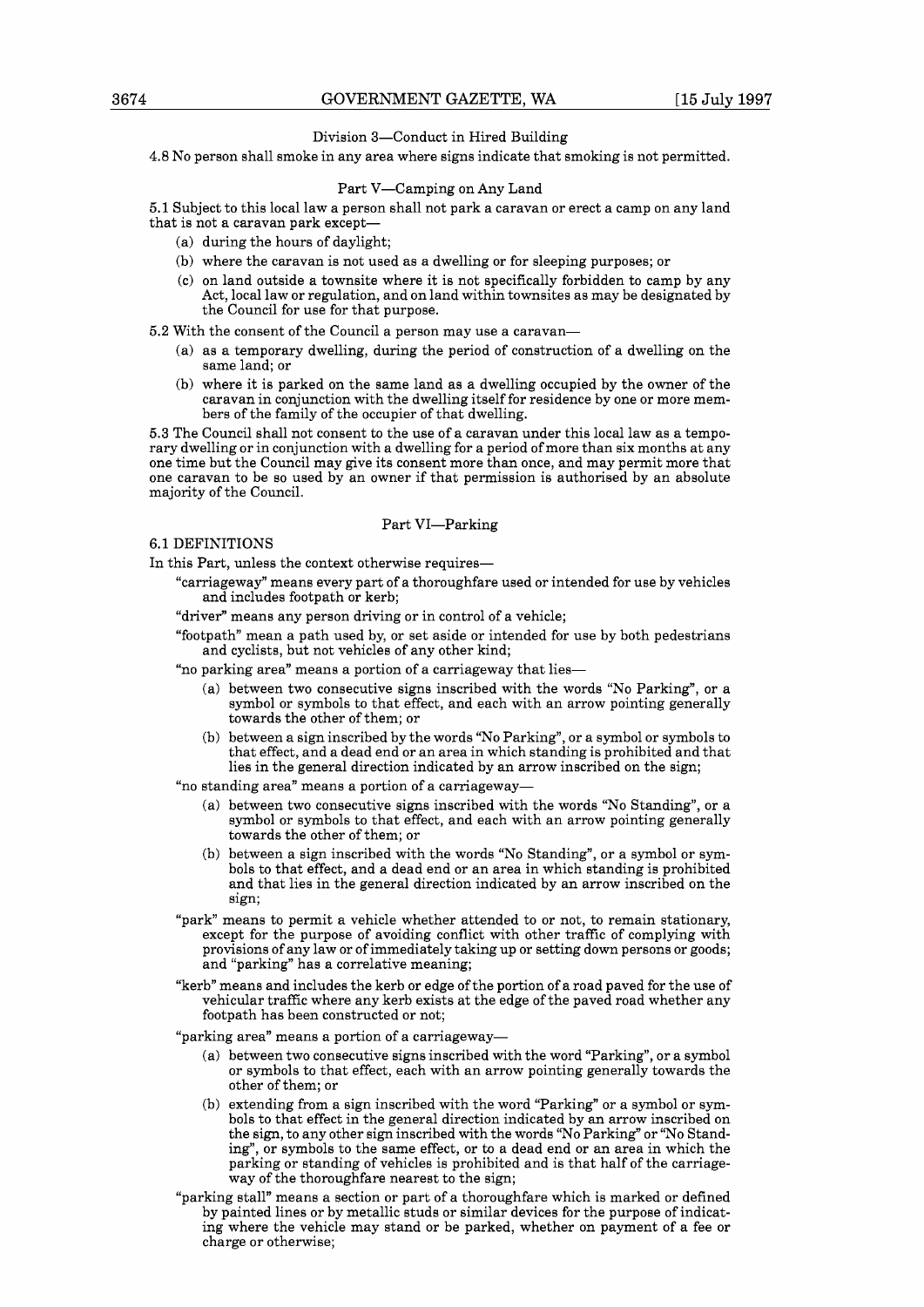- "sign" means s traffic sign, mark, marking, symbol, structure or device on or over any thoroughfare for the purpose of regulating, guiding, or directing traffic;
- "symbol" means a letter, figure, or other character or mark, or a combination of letters or the like, used to represent something, and without limiting the generality of the foregoing includes any symbol issued or specified by Australian Standard 1742.11-1989 for use in the regulation of parking and any reference to the wording of any sign in these local laws shall be also deemed to include a reference to the corresponding symbol;
- "stand" in relation to a vehicle, means to stop the vehicle and permit it to remain plying with the provisions of any law; and "standing" has a correlative meaning;
- "thoroughfare" means a road or other thoroughfare and includes structures or other things appurtenant to the thoroughfare that are within its limits, and nothing is prevented from being a thoroughfare only because it is not open at each end.

#### Application of this Part

6.2 (1) The provisions of this Part of these local laws apply to the parking region;

(2) In this Part a reference to a word or words in a sign shall be taken to include a refer- ence to a symbol or symbols to the same effect and a reference to a symbol shall be taken to include a reference to a word or words to the same effect.

#### Division 2-Standing and Parking Generally

#### 6.3 Erection of Signs To Regulate Parking

A discretionary authority is conferred on the Council by resolution to constitute, determine and vary, and also indicate by signs, from time to time-

- (a) prohibitions;
- (b) regulations and restrictions of parking and standing of vehicles of a specified class or of specified classes in all thoroughfares or specified thoroughfares or in specified parts of thoroughfares or reserves at all times or specified times.

but that discretionary authority shall not be exercised in a manner inconsistent with the provisions of these local laws.

6.4 Parking Conduct

- (a) A person shall not stand or park a vehicle in a thoroughfare or part of a thoroughfare-
	- (i) which is by a sign thereon or adjacent or referable thereto set apart for the standing or parking of vehicles of a different class; or
	- (ii) if by such a sign the standing or parking of vehicles is prohibited or restricted during a period or periods, during that period or periods; or
	- (iii) if by such a sign the standing of vehicles is permitted for a specified time, for longer than that time.
- (b) A person shall not stand a vehicle-
	- (i) in a no standing area;
	- (ii) in a parking area, except in a manner indicated by the inscription on the sign or signs associated with the parking area and parking stalls except as provided in these local laws with reference to the parking stalls;
	- (iii) in a parking area contrary to any limitation in respect of days, periods of the day, classes of persons or classes of vehicles indicated by the inscription on the sign or signs associated with the area.
- (c) A person shall not park a vehicle in a no parking area.

6.5 Subject to the provisions of clause 6.6 a person shall not stand or park a vehicle or permit a vehicle to stand or park on a carriageway otherwise than-

- (a) on a two-way carriageway, so that it is as near as practicable to land parallel with, the left boundary of the carriageway and headed in the direction of the movement of traffic on the side of the thoroughfare on which the vehicle is standing;
- (b) so that it is entirely within the confines of any parking stall marked on the car- riageway.

6.6 A person shall not stand or park a vehicle partly within and partly outside a parking area.

#### Division 3-Miscellaneous

6.7 An infringement notice may be given in accordance with the provisions of Division 3 of Part X in respect of an offence under this Part in respect of which the use, driving, parking, standing or leaving of a vehicle is an element.

6.8 A person, other than the driver of the vehicle, shall not remove from the vehicle any notice affixed thereto or left therein or thereon by an Authorised Person or a member of the police force.

6.9 An inscription on a sign operates and has effect according to its tenor and a person contravening the direction of a sign commits an offence under these local laws.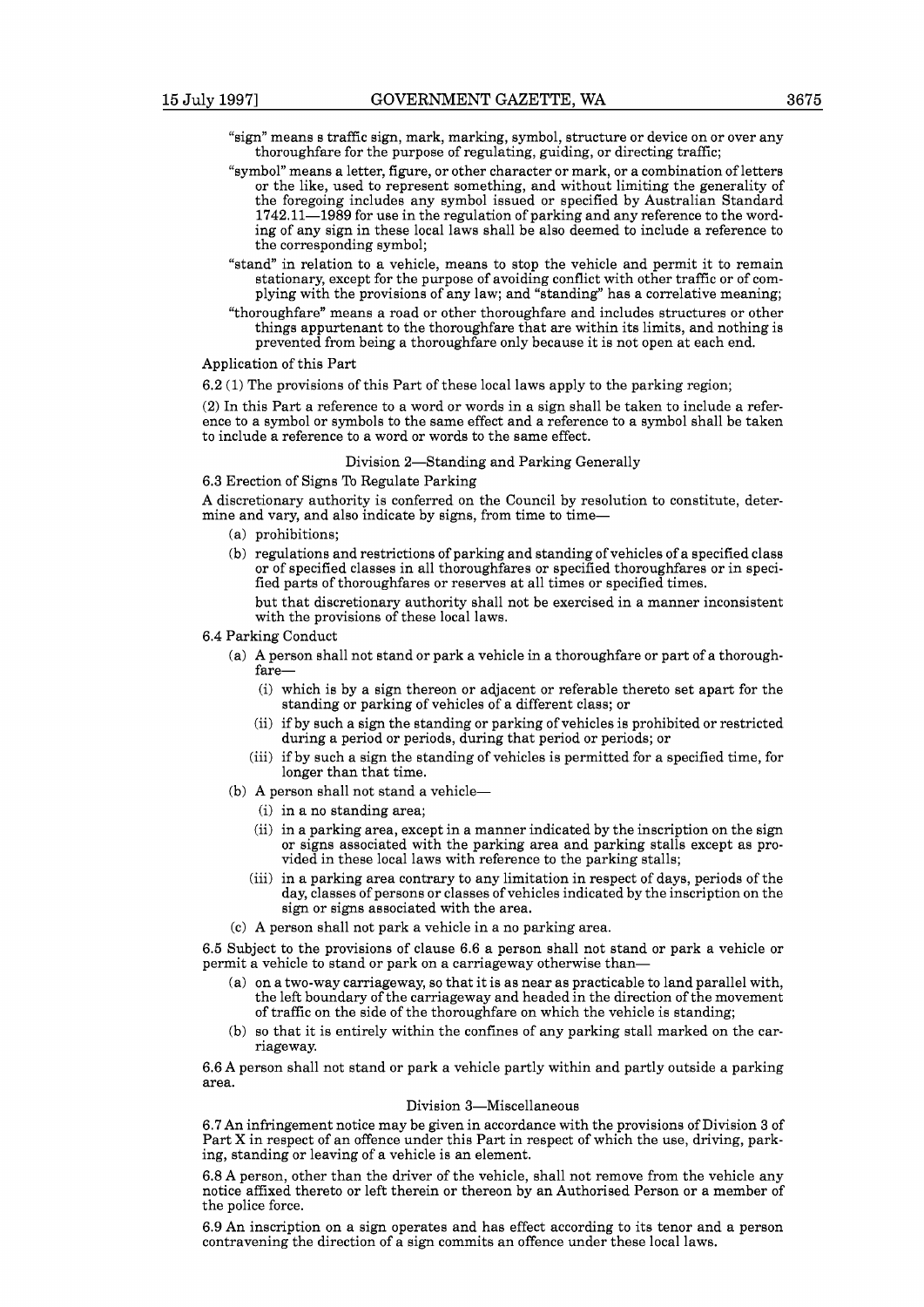Further Provisions in Relation to Signs.

6.10 (1) A sign marked, erected, established or displayed on or near a road or purporting to be a parking control sign is, in the absence of evidence to the contrary presumed to be a sign marked, erected, established or displayed under the authority of these local laws.

(2) The first three letters of any day of the week when used on a sign indicate that day of the week.

(3) A sign associated with a no parking area, no standing area or parking area or a sign of a kind referred to in these local laws is limited in its operation and effect in respect of days, periods of the day, classes of persons, classes of vehicle, or circumstances to the extent, if any, shown on the sign.

#### Part VII-Control of Traffic on Reserve Land

Application of this Part.

7.1 The provisions of this Part of these local laws apply to reserves within the townsites of the Shire of Plantagenet, which are vested in the care, control and management of the Council of the Shire of Plantagenet.

7.2 A person except an employee of the Council in the course of that person's duties shall not drive a vehicle upon or over any portion of a reserve other than a paved area specifically set aside for that purpose, and then only at a speed not exceeding 16 kilometers per hour. Notwithstanding that, this local law shall not apply to persons using wheelchairs or motorised wheelchairs.

## Part VIII-Removal and Disposal of Obstructing Vehicles or Animals

Division 1-Preliminary

#### 8.1 DEFINITIONS

In this Part, unless the context otherwise requires-

"public place" includes a thoroughfare and place which the public are allowed to use, whether the thoroughfare or place is or is not on private property;

An animal that is secured in any portion of a public place wherein animals may lawfully be secured and a vehicle that is parked in any portion of a public place wherein vehicles may lawfully be parked is not obstructing, for the purposes of these local laws unless, in the case of an animal, it is so secured for any period exceeding eight hours and, in the case of a vehicle, it is so parked for any period exceeding twenty four hours, without the consent in writing of the CEO.

#### Division 2-Removal of Vehicles or Animals

8.2 A person shall not leave a vehicle or animal in a public place so as to obstruct any portion of that place.

8.3 A person who leaves a vehicle or animal in a public place, contrary to the provisions of clause 8.2 of these local laws commits an offence.

8.4 Where an Authorised Person or a member of the police force finds a vehicle or animal left in a public place, contrary to the provisions of clause 8.2 of these local laws, that person may remove the vehicle or animal therefrom and shall thereupon-

- (a) in the case of a vehicle, place it in a place appointed by the CEO for that purpose;
- (b) in the case of an animal, place it in a public pound and deal with it according to law.

## Part IX-Objections & Appeals

- 9.1 When the Council makes a decision under these local laws as to whether it will-
	- (a) grant a person an authorisation; or

(b) renew, vary, or cancel an authorisation that a person has under these local laws; the provisions of Part 9 Division 1 of the Act shall apply.

#### Part X-Enforcement of Local Laws

#### Division 1-Authorised Persons

10.1 The Council may appoint a person as an Authorised Person for the purposes of performing particular functions under these local laws and a person shall not hinder or interfere with an Authorised Person in the course of that person's duties.

10.2 An Authorised Person shall on demand show an identification of that person as such. Division 2-Impounding

10.3 Where an Authorised Person places a vehicle or animal in a municipal depot, public pound or other place set aside for that purpose, details of the time and date, a description of the vehicle or animal, and of the place from which it was removed, shall be entered in a register provided by the Council for that purpose, and the CEO shall be notified.

10.4 The procedural provisions of Part 3, Division 3, Subdivision 4 of the Act shall apply generally when a vehicle or animal is impounded.

10.5 The CEO shall exhibit on the notice board of the Council notification that a vehicle or animal therein described has been taken into custody and shall, unless the vehicle or animal is sooner recovered, keep that notification exhibited for a period of not less than **7**  days.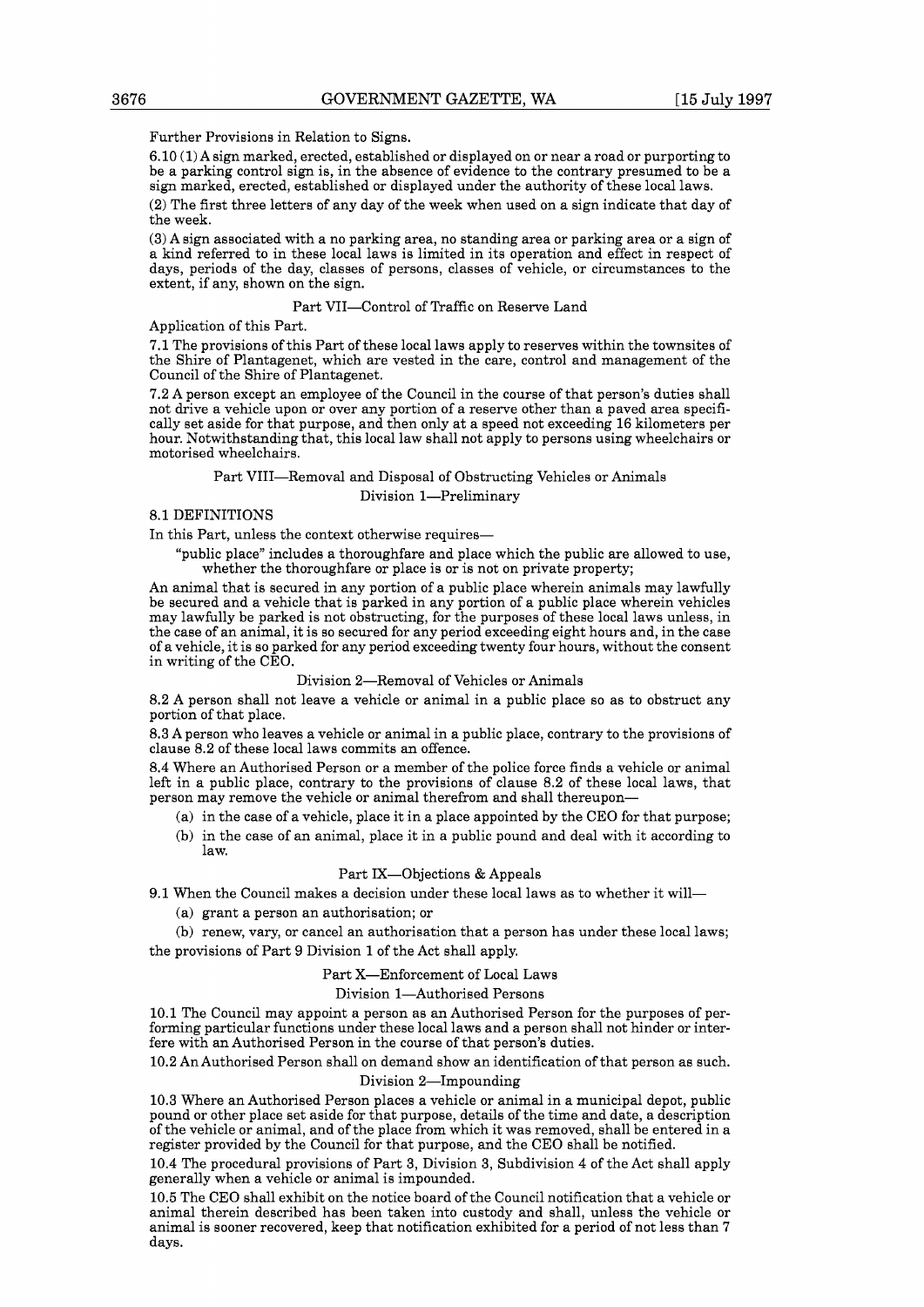10.6 Every person who removes a vehicle or animal from an appointed place without the authority of the CEO commits an offence.

## Division 3-Infringement Notices

10.7 An infringement notice in respect of an offence prescribed in these local laws-

- (a) may be given under section 9.13 of the Act and shall be in or to the effect of Form 1 of Schedule 1;
- (b) may be given under section 9.16 of the Act and shall be in or to the effect of Form 2 of Schedule 1.

10.8 A notice sent under section 9.20 withdrawing an infringement notice shall be in or to the effect of Form **3** of Schedule 1.

#### Division 4-General Offence and Penalty Provisions

10.9 Any person failing to do any act directed to be done, or doing any act forbidden to be done by these local laws, or any notice or order under these local laws commits an offence. 10.10 Any person who commits an offence against these local laws shall be liable to a penalty not exceeding a fine of \$5,000.00, and if the offence is of a continuing nature, to a daily penalty not exceeding a fine of \$500.00 in respect of each day or part of a day during which the offence has continued.

10.11 The offences and modified penalties prescribed, with respect to offences against these local laws, shall be as specified in Schedule 2.

## Schedule 1-Forms Form 1 Local Government Act 1995 NOTICE TO OWNER OF VEHICLE INVOLVED IN OFFENCE

Date  $\frac{1}{\sqrt{2}}$ 

Shire of Plantagenet

To: (1) of  $(2)$ It is alleged that on  $\frac{1}{\sqrt{2}}$  at (3) at (4)  $\frac{1}{\sqrt{2}}$  your vehicle (5)

was involved in the commission of the following offence-

contrary to local law  $\frac{1}{\sqrt{1-\frac{1}{\sqrt{1-\frac{1}{\sqrt{1-\frac{1}{\sqrt{1-\frac{1}{\sqrt{1-\frac{1}{\sqrt{1-\frac{1}{\sqrt{1-\frac{1}{\sqrt{1-\frac{1}{\sqrt{1-\frac{1}{\sqrt{1-\frac{1}{\sqrt{1-\frac{1}{\sqrt{1-\frac{1}{\sqrt{1-\frac{1}{\sqrt{1-\frac{1}{\sqrt{1-\frac{1}{\sqrt{1-\frac{1}{\sqrt{1-\frac{1}{\sqrt{1-\frac{1}{\sqrt{1-\frac{1}{\sqrt{1-\frac{1}{\sqrt{1-\frac{1}{\sqrt{1$ 

You are required under section 9.13 of the Local Government Act 1995 to identify the person who was the driver or person in charge of the vehicle at the time when the offence is alleged to have been committed.

If you do not prove otherwise, you will be deemed to have committed the offence unless-

- (a) within 28 days after being served with this notice
	- (i) you inform the Chief Executive Officer, or another authorised officer, of the local government as to the identity and address of the person who was the driver or person in charge of the vehicle at the time the offence is alleged to have been committed; or
	- (ii) you satisfy the Chief Executive Officer that the vehicle had been stolen, or was being unlawfully used, at the time the offence is alleged to have been committed;

or

(b) you were given an infringement notice for the alleged offence and the modified penalty specified in it is paid within 28 days after the notice was given or such further time as is allowed.

Name and title of authorised person giving the notice

Signature

- (1) Name of owner or "owner of (vehicle identification)"
- (2) Address of owner (not required if owner not named)
- (3) Time at which offence allegedly committed
- (4) Place at which offence allegedly committed
- (5) Vehicle identification
- (6) Name of the regulations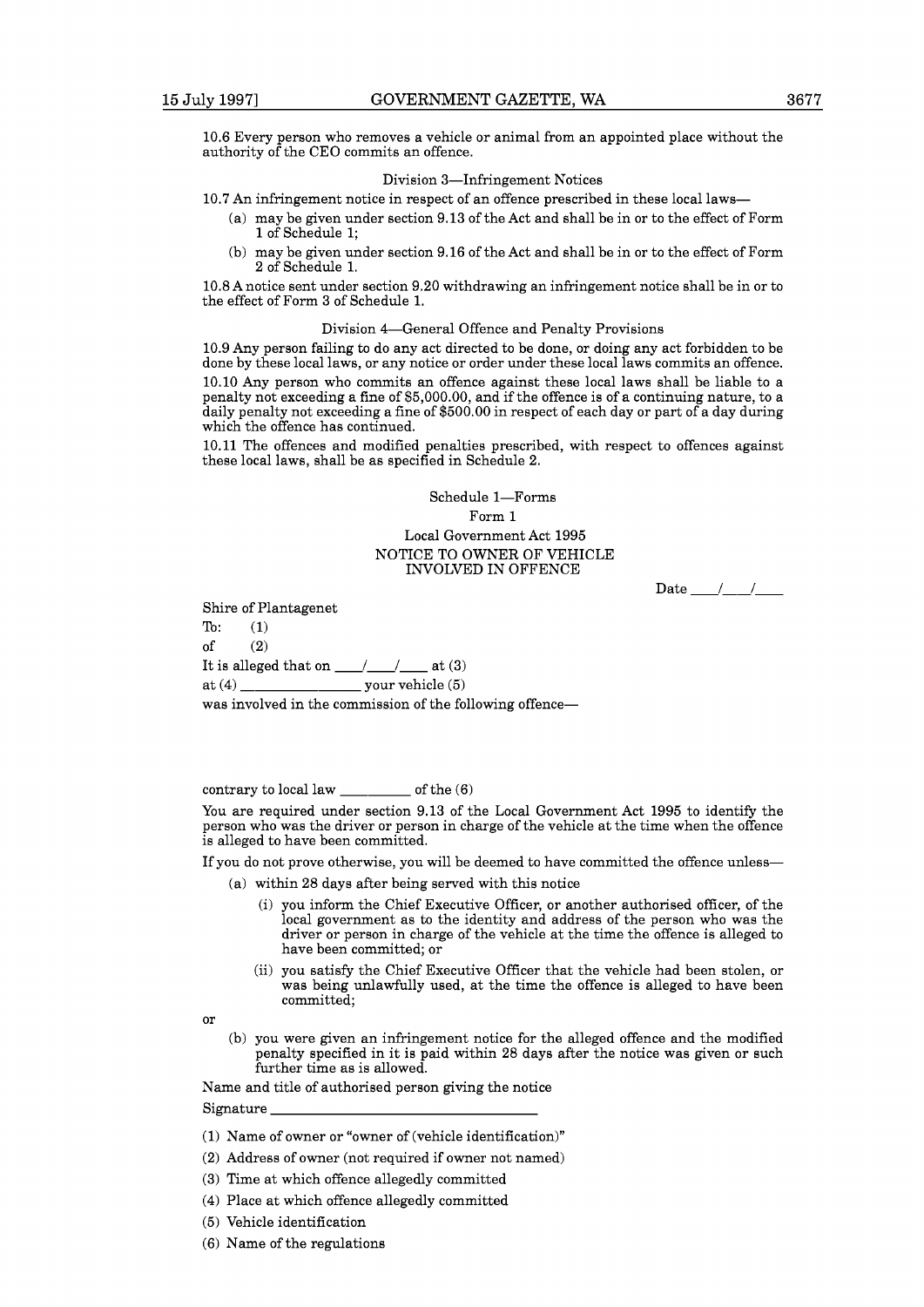## Form **2**  Local Government Act **1995**  INFRINGEMENT NOTICE

Serial No. Date  $\frac{1}{\sqrt{1-\frac{1}{2}}}$ 

Shire of Plantagenet To: **(1)**  of: **(2)**  It is alleged that on  $\_\_\_\_\_\_\_\_\$ at **(4)**  You committed the following offence-

contrary to local law \_\_\_\_\_\_\_ of the **(5)**<br>The modified penalty for the offence is \$ \_\_\_

If you do not wish to have a complaint of the alleged offence heard and determined by a court, the amount of the modified penalty must be paid to an authorised person at contrary to local law \_\_\_\_\_\_\_ of the (5)<br>The modified penalty for the offence is \$<br>If you do not wish to have a complaint of the alleged offence heard and determined by a<br>court, the amount of the modified penalty must be p notice.

Signature

- **(2)** Address of alleged offender (not required if notice given with a notice under section **9.13** of the Act)
- **(3)** Time at which offence allegedly committed
- **(4)** Place at which offence allegedly committed
- **(5)** Name of the regulations
- **(6)** Place where modified penalty may be paid

Form **3**  Local Government Act **1995**  NOTICE OF WITHDRAWAL OF INFRINGEMENT NOTICE

| Serial No |  |
|-----------|--|
| Date      |  |

Shire of Plantagenet To: **(1)**  of: **(2)**  Infringement Notice No \_\_\_\_\_\_\_\_\_\_\_ dated \_\_\_\_/\_\_\_\_\_/ for the alleged offence of

has been withdrawn.

The modified penalty of  $\frac{1}{2}$   $\frac{1}{2}$ 

- has been paid and a refund is enclosed.
- has not been paid and should not be paid.
- *delete* as *appropriate*

Name and title of authorised person giving this notice

Signature

**(1)** Name of alleged offender to whom infringement notice was given.

**(2)** Address of alleged offender.

**<sup>(1)</sup>** Name of alleged offender ["owner of *(vehicle identification)"* suffices if notice given with a notice under section **9.13** of the Act]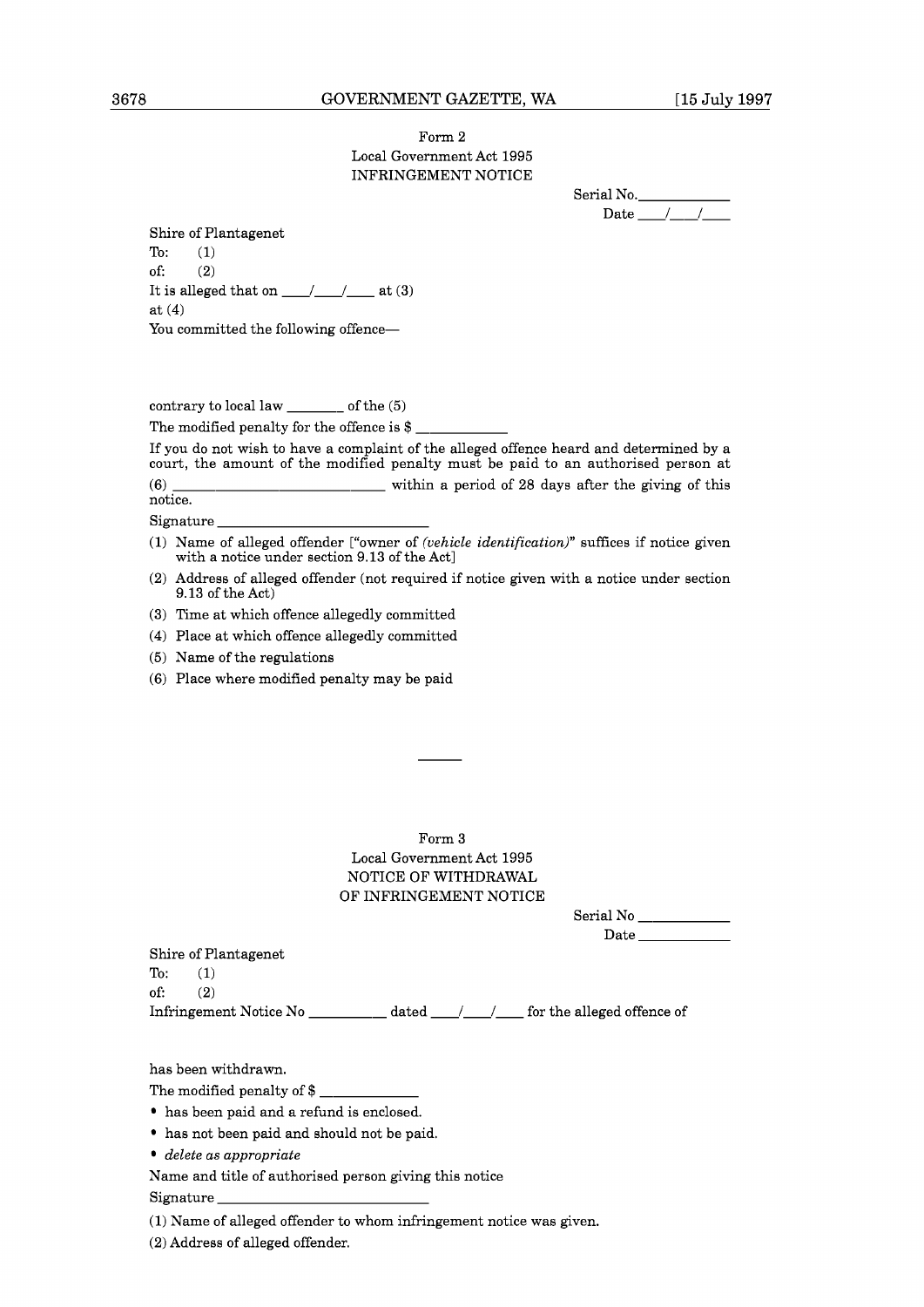#### Schedule 2

|                  | <b>ITEM LOCAL</b>     |                                                 | <b>MODIFIED</b> |
|------------------|-----------------------|-------------------------------------------------|-----------------|
| NO.              | LAW<br><b>PENALTY</b> |                                                 | <b>OFFENCE</b>  |
|                  | \$                    |                                                 |                 |
| 1                | 3.15(j)               | Deposit filth or rubbish                        | 20.00           |
| $\boldsymbol{2}$ | 3.15(p)               | Unseemly behaviour, pushing, throwing, running  | 20.00           |
| 3                | 3.15(v)               | Annoy or interfere with any person              | 50.00           |
| 4                | 5(1)                  | Unauthorised parking of a caravan or erection   |                 |
|                  |                       | of a camp                                       | 100.00          |
| 5                | 6.4(a)(i)             | Parked in an area reserved for vehicles of a    |                 |
|                  |                       | different class                                 | 50.00           |
| 6                | 6.4(a)(ii)            | Restricted parking                              | 50.00           |
| 7                | 6.4(a)(iii)           | Parked longer than permitted                    | 50.00           |
| 8                | 6.4(b)(i)             | No standing area                                | 75.00           |
| 9                | 6.4(c)                | No parking area                                 | 75.00           |
| 10               | 6.5(a)                | Not close and parallel facing wrong way two-way |                 |
|                  |                       | carriageway                                     | 50.00           |
| 11               | 8.2                   | Obstruction of a public place                   | 75.00           |
| 12               |                       | All other offences not specified                | 50.00           |
|                  |                       |                                                 |                 |

Dated this 27th day of May, 1997

The Common Seal of the Shire of Plantagenet was hereby affixed by authority of a resolution of the Council in the presence of-

> K. M. FORBES, President. C. E. NICHOLLS, Chief Executive Officer.

**LG302** 

#### **LOCAL GOVERNMENT ACT 1995**

*Shire of Plantagenet* 

### Local Laws Relating to Standing Orders

In pursuance of the powers conferred upon it by the abovementioned Act and of all other powers enabling it, the Council of the Shire of Plantagenet hereby records having resolved on the 27th day of May 1997, to make the following local laws-

1. The Shire of Denmark Local Laws Relating to Standing Orders published in the Government Gazette on 25 June, 1997 , are adopted as local laws of the Shire of Plantagenet, with such alterations as are here set out-

- 1. Delete "Shire of Denmark" wherever it occurs and substitute "Shire of Plantagenet";
	- 2. Clause 7.3
	- Delete "speaks" and substitute "rises" ;
	- 3. Renumber clauses 8.1 to 8.3 as follows-
		- Delete "8.1" and substitute "8.2";
		- Delete "8.2" and substitute "8.3";
		- Delete "8.3" and substitute "8.4";
	- 4. Insert a new clause-
		- **"8.1 Members to Address The President**

Any member moving a motion or amendment or taking part in the discussion thereof shall, except when prevented by sickness or physical disability, rise and address the President.";

- 5. Clause 8.4
- Delete "8.2" and substitute "8.3";
- 6. Clause 17.8
- Delete "debate" and substitute "argument";
- 7. Clause 17.11
- Delete "which" in the first line and substitute "and that";
- 8. Subclause 17.14.1
	- Between "7.2," and "9.2," insert "8.1,".

2. The local laws of the Shire of Plantagenet referred to as the "the Standing Orders" published in the Government Gazette on 27 May, 1964, are hereby revoked.

The Common Seal of the Shire of Plantagenet was hereto affixed by authority of a resolution of the Council in the presence of-

Dated this 27th day of May 1997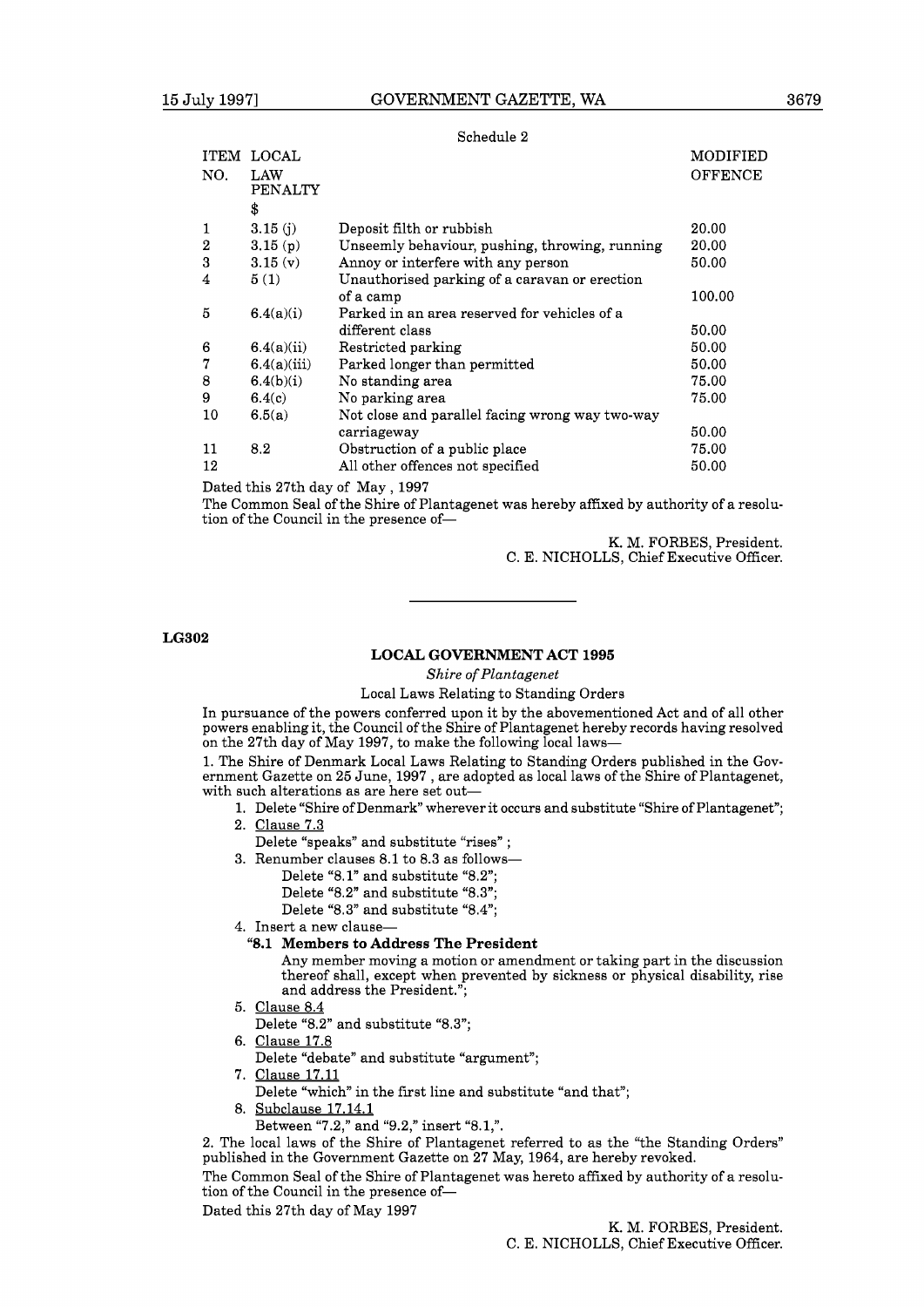## **LG303**

#### **CEMETERIES ACT 1986**

#### *Shire of Plantagenet*

#### Local Laws relating to Mt Barker, Kendenup and Rocky Gully Cemeteries.

In pursuance of the powers conferred upon it by the abovementioned Act and of all other powers enabling it, the Council of the Shire of Plantagenet hereby records having resolved on the 27th day of May, 1997, to make the following local laws-

- (1) The following laws are hereby revoked-
	- The Mount Barker Cemetery By-laws published in the *Government Gazette* on 4 September, 1914, as amended.
- (2) The Shire of Denmark Local Laws Relating to Denmark Cemetery (Reserve 11655) published in the Government Gazette on 25 June, 1997, are adopted as local laws of the Shire of Plantagenet with such alterations as are here set out-
	- 1. Delete "Shire of Denmark" wherever it occurs and substitute " Shire of Plantagenet";
	- 2. Delete clause 2 and substitute "Each of the Mount Barker, Kendenup, and Rocky Gully Cemeteries will be subject to the following local laws";
	- 3. Delete clause 10;
	- 4. After the heading "Part X-Memorials and Other Work", delete the heading "Division 1-General" and the words immediately thereunder "With the exception of sites reserved prior to 23 December, 1982, memorials permitted will be headstones only";
	- 5. Clause 37

Delete "clause 38" and substitute "clause 40";

- 6. Delete clause 38;
- 7. Clause 46

Delete "between" and substitute "during";

- 8. In part X, delete the heading "Division 2-Lawn Cemetery Headstones" and clauses 51, 52 and 53;
- 9. Delete "Local Laws relating to the Denmark Cemetery" and substitute "Local Laws relating to the Mount Barker, Kendenup and Rocky Gully Cemeteries" in each of the First Schedule, the Second Schedule, and the Third Schedule;
- 10. Second Schedule

After "You may dispose of this matter" delete "Strickland Street, Denmark," and substitute "Lowood Road, Mt Barker,"; and delete "PO Box 183 Denmark WA 6333" and substitute "PO Box 48 Mt Barker WA 6324"

11. Delete everything after the Third Schedule.

Dated this 27th day of May 1997

The Common Seal of the Shire of Plantagenet was hereunto affixed by authority of a resolution of the Council in the presence of-

> K. M. FORBES, President. C. E. NICHOLLS, Chief Executive Officer.

#### **LG304**

#### **DOG ACT 1976**

#### *Shire of Plantagenet*

#### Local Laws Relating to Dogs

In pursuance of the powers conferred upon it by the above mentioned Act and of all other powers enabling it, the Council of the Shire of Plantagenet hereby records having resolved on the 27th day of May 1997, to make the following local laws-

The by-laws relating to the Manner and Mode of Keeping Dogs in the Shire of Plantagenet, and published in the Government Gazette on 3 May 1985, are hereby revoked.

Dated this 27th day of May, 1997.

The Common Seal of the Shire of Plantagenet was hereunto affixed by authority of a resolution of the Council in the presence of-

> K. M. FORBES, President. C. E. NICHOLLS, Chief Executive Officer.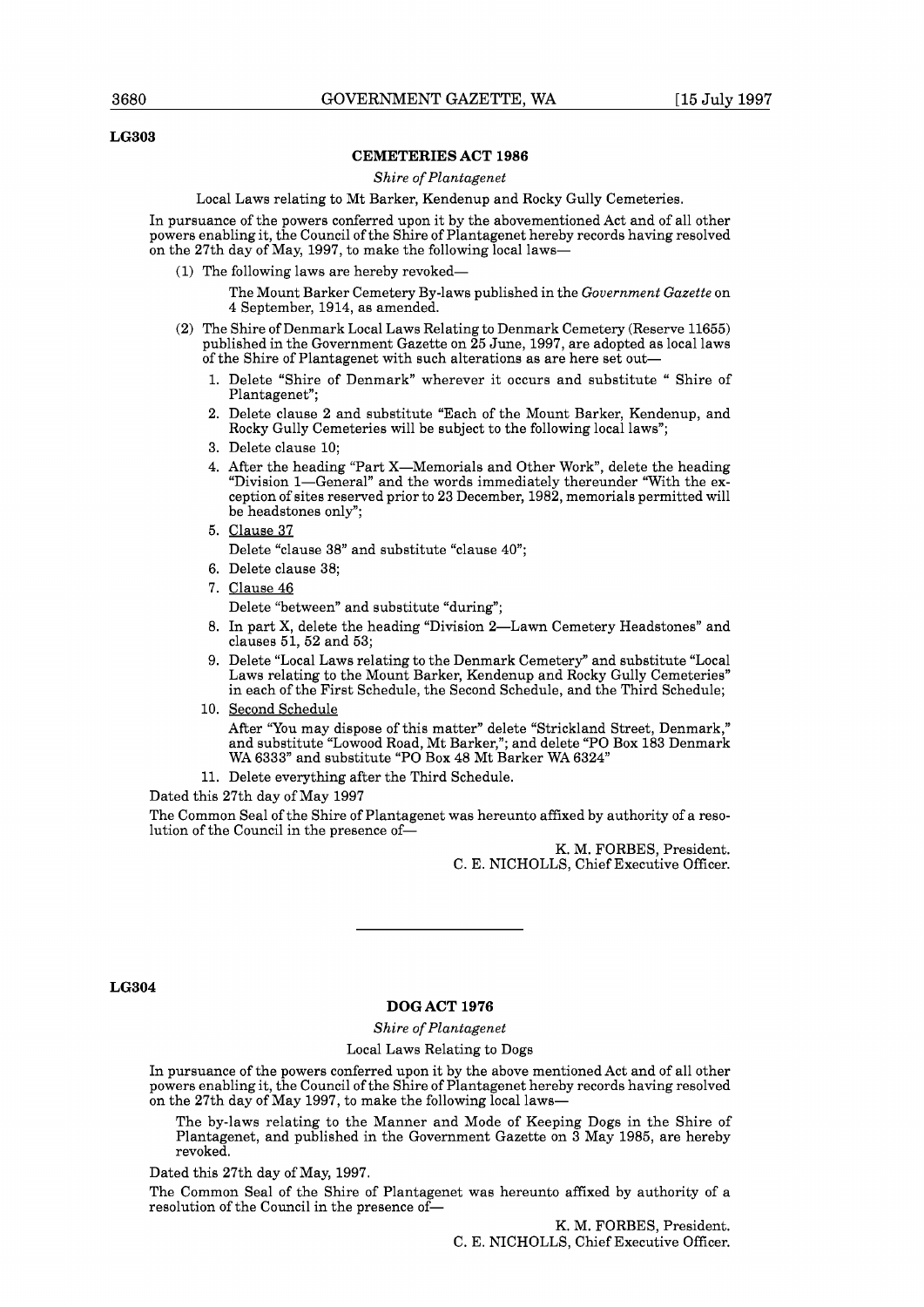#### **LG401**

#### **HEALTH ACT 1911**

#### *Town of Albany*

In pursuance of the powers conferred upon it by the abovementioned Act, the Council of the Town of Albany resolved to make on the 8th July 1997 the following Tip Fees Amendments for 1997/98-

| religiouslike of the powers conferred upon it by the abovementioned rice, the council of the TC<br>any resolved to make on the 8th July 1997 the following Tip Fees Amendments for 1997/98- |                     |
|---------------------------------------------------------------------------------------------------------------------------------------------------------------------------------------------|---------------------|
| Type of Refuse                                                                                                                                                                              | Fee per cubic metre |
|                                                                                                                                                                                             | 8.00                |
|                                                                                                                                                                                             | 8.00                |
|                                                                                                                                                                                             | 8.00                |
|                                                                                                                                                                                             | 10.00               |
|                                                                                                                                                                                             | 3.00                |
|                                                                                                                                                                                             | 3.00                |
|                                                                                                                                                                                             | 12.00               |
|                                                                                                                                                                                             | 30.00               |
|                                                                                                                                                                                             | 1.00                |
|                                                                                                                                                                                             | 15.00               |
|                                                                                                                                                                                             |                     |

MURRAY JORGENSEN, Chief Executive Officer.

**LG402** 

### **LOCAL GOVERNMENT ACT 1995**

*Shire of Dalwallinu*  ANNUAL FEE REVIEW

#### 1997198 Fees and Charges

At its May and June 1997, meetings, Council reviewed and set its fees and charges for the 1997/98 year in accordance with section 6.19 of the Local Government Act 1995.

The fees and charges relate to-

Cemetery fees and charges; Council building and equipment hire, fees, bonds; Photocopying, duplicating and facsimile charges; Newsletter advertising rates; Swimming Pool inspection fees; Private Works charges; By-law/Agreement charges;

and are available for public inspection at the Shire Office during normal office hours.

W. T. ATKINSON, Chief Executive Officer.

**LG403** 

## **LOCAL GOVERNMENT ACT 1995**

*Town of Port Hedland* 

It is hereby notified for public information that Mr Peter Wayne Ward has been appointed Town Ranger for the Town of Port Hedland and Authorised Person for the enforcement of the following legislation in the District-

Local Government Act 1995 Dog Act 1976 Litter Act 1979 Bush Fires Act 1954 Control of Vehicles (Off Road Areas) Act 1979 Local Laws of the District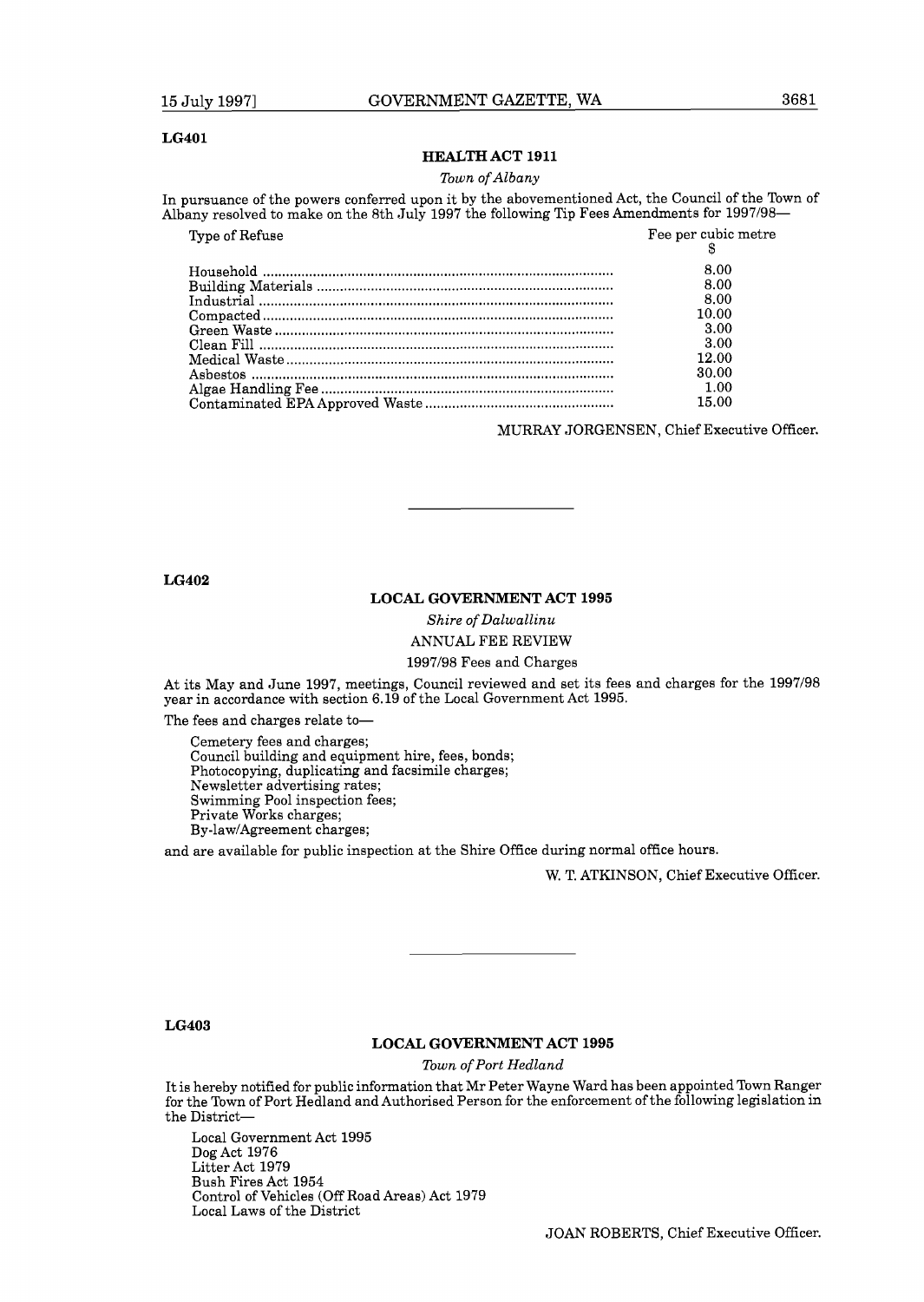## **LG404**

## SHIRE OF SHARK BAY

It is notified for public information that Mr Cecil Paul Dickenson has been appointed as an Honorary Litter Inspector for the Shire of Shark Bay.

A. R. BIGGS, Chief Executive Officer.

#### **LG405**

### TOWN OF CLAREMONT

It is advised for public information that Jacqueline Thelma Bastian, being a Ranger for the Town of Claremont, will be responsible for the administration for the following, within the Town of Claremont--

- A. Parking By-laws.
- B. Local Government Act and By-laws 1960-1992.
- C. Litter Act 1969.
- D. Dog Act 1976 and Regulations.

The previous appointment of Michael Ross Thomas and Jeffrey Long are hereby cancelled.

R. J. STEWART, Chief Executive Officer.

## **LG406**

## **DOG ACT 1976**

#### APPOINTMENT OF AUTHORISED PERSONS AND REGISTRATION OFFICERS

*Town of Clarernont* 

It is hereby notified for public information that the following persons have been appointed as authorised officers pursuant to the Dog Act 1976-

Authorised Person-Anthony Stanley Jacqueline Bastian

Registration Officers-Fiona Squiers Ken Scott Richard Olson All previous appointments are hereby cancelled.

R. J. STEWART, Chief Executive Officer.

#### **LG407**

## CITY OF KALGOORLIE-BOULDER

Appointments

It is hereby notified for public information that Mr Conrad Vince Francek has been appointed as an officer to the following positions with the City of Kalgoorlie-Boulder-

- (1) Ranger authorised to exercise powers in accordance with the Local Government Act 1995.
- (2) Dog control officer in accordance with the provisions of the Dog Act 1976-Regulations and Amendments.
- **(3)** Litter control in accordance with the provisions of the Litter Act 1979 and under the Local Government Act 1995 Regulations and Amendments.
- (4) Exercise control under Part **XX** of the Local Government (Miscellaneous Provisions) Act.
- (5) Control and supervision of Council's Parking Facilities Local Laws 1992.
- (6) Control of off-road vehicles under section 39 (3) of the Control of Vehicles (Off-road) Act 1978.
- (7) Registration Officer under the provisions of the Dog Act 1976.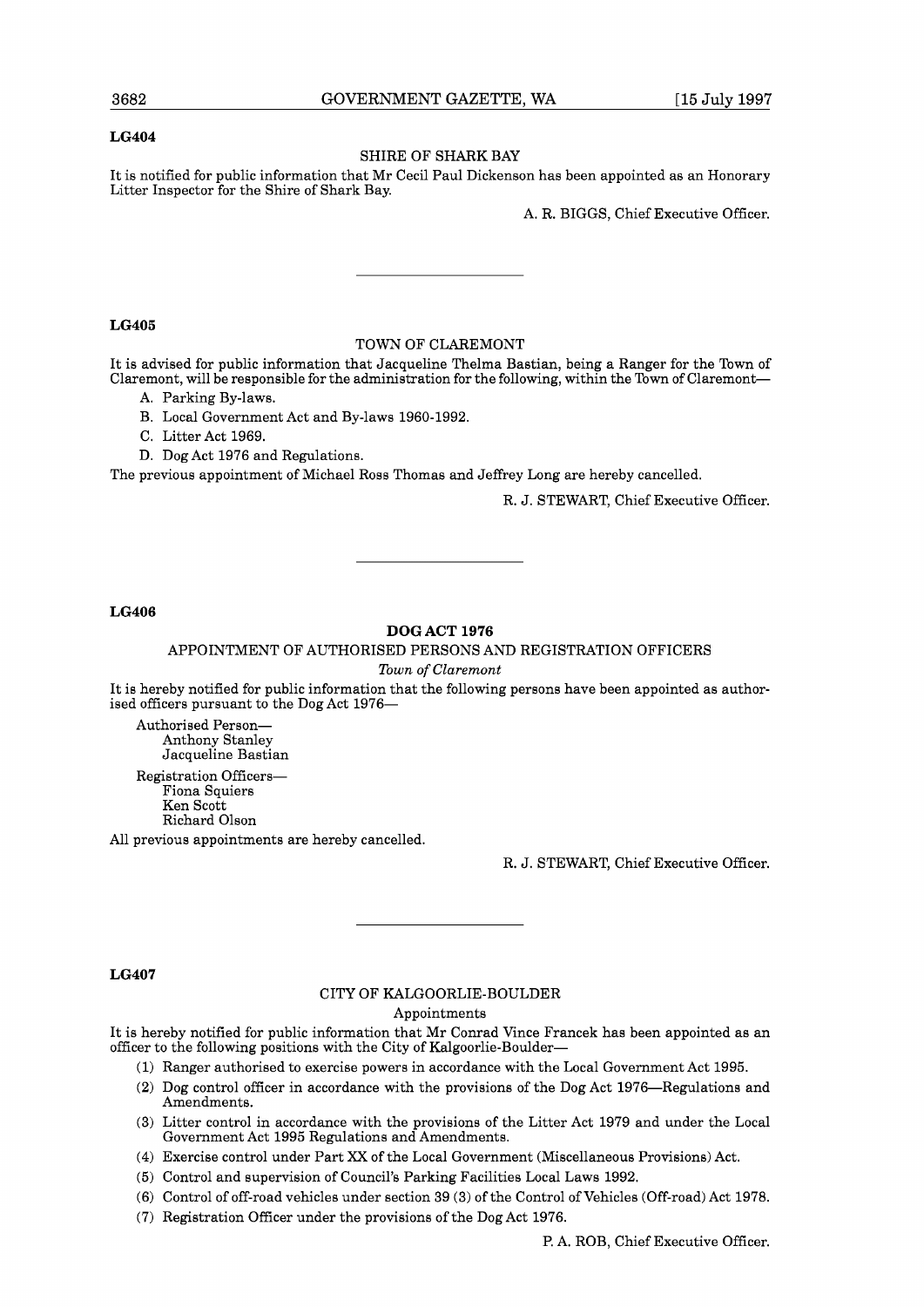## **PARLIAMENT**

#### **PA401**

## PARLIAMENT OF WESTERN AUSTRALIA

Bills Assented To

It is hereby notified for public information that the Governor has Assented in the name and on behalf of Her Majesty the Queen, on the date shown, to the undermentioned Bills passed by the Legislative Council and the Legislative Assembly during the First Session of the Thirty-Fifth Parliament.

| Short Title of Bill                                  | Date of Assent | Act No.    |
|------------------------------------------------------|----------------|------------|
| Iron and Steel (Mid West) Agreement Bill 1997        | 27 June 1997   | 10 of 1997 |
| Regional Development Commissions Amendment Bill 1997 | 8 July 1997    | 16 of 1997 |
| Curriculum Council Bill 1997                         | 8 July 1997    | 17 of 1997 |
| State Trading Concerns Amendment Bill 1997           | 8 July 1997    | 18 of 1997 |

L. B. MARQUET, Clerk of the Parliaments.

## PLANNING

**PD401\*** 

## **TOWN PLANNING AND DEVELOPMENT ACT 1928**

TOWN PLANNING SCHEME AMENDMENT AVAILABLE FOR INSPECTION

## *CITY OF CANNING*

TOWN PLANNING SCHEME NO 40-AMENDMENT NO 66

Ref: 853/3/8/10 Pt 66

Notice is hereby given that the local government of the City of Canning has prepared the abovementioned scheme amendment for the purpose of rezoning 2-4 Lynwood Avenue (Lot 213), Lynwood, by amending Appendix 5-Schedule of Additional Uses-to provide for a further  $50m^2$  NLA Shop.

Plans and documents setting out and explaining the scheme amendment have been deposited at Council Offices, Albany Highway, Cannington and at the Western Australian Planning Commission, Albert Facey House, 469 Wellington Street, Perth, and will be available for inspection during office hours up to and including August 26, 1997.

Submissions on the scheme amendment may be made in writing on Form No 4 and lodged with the undersigned on or before August 26, 1997.

This amendment is available for inspection in order to provide an opportunity for public comment and it should not be construed that final approval will be granted.

I. F. KINNER, Chief Executive Officer.

#### **PD402**

## **TOWN PLANNING AND DEVELOPMENT ACT 1928**  ADVERTISEMENT OF APPROVED TOWN PLANNING SCHEME AMENDMENT *CITY OF GOSNELLS*

### TOWN PLANNING SCHEME NO 17-AMENDMENT NO 1

Ref: 853/2/25/18 Pt 1

It is hereby notified for public information, in accordance with Section 7 of the Town Planning and Development Act, 1928 (as amended) that the Hon Minister for Planning approved the City of Gosnells Town Planning Scheme Amendment on July 4, 1997 for the purpose of:

(a) Amending clause 13.1 IV as follows-

"IV "Drainage Headworks" as described in clauses 13.4, 13.5 and 13.6."

(b) All the following clause-

"13.6 The owners of properties contained within the catchment area for the drainage pipes marked A and B as shown on "Town Planning Scheme 17 Scheme Map Amendment No. 1" and signed by the Chief Executive Officer shall pay to Council prior to clearance of the Plan or Diagram of Survey by Council the sum of the amount(s) applicable to their lot(s) as shown in the table titled "TOWN PLANNING SCHEME No. 17 DRAINAGE COSTS-1". These costs shall be subject to the provisions of Clause 13.3."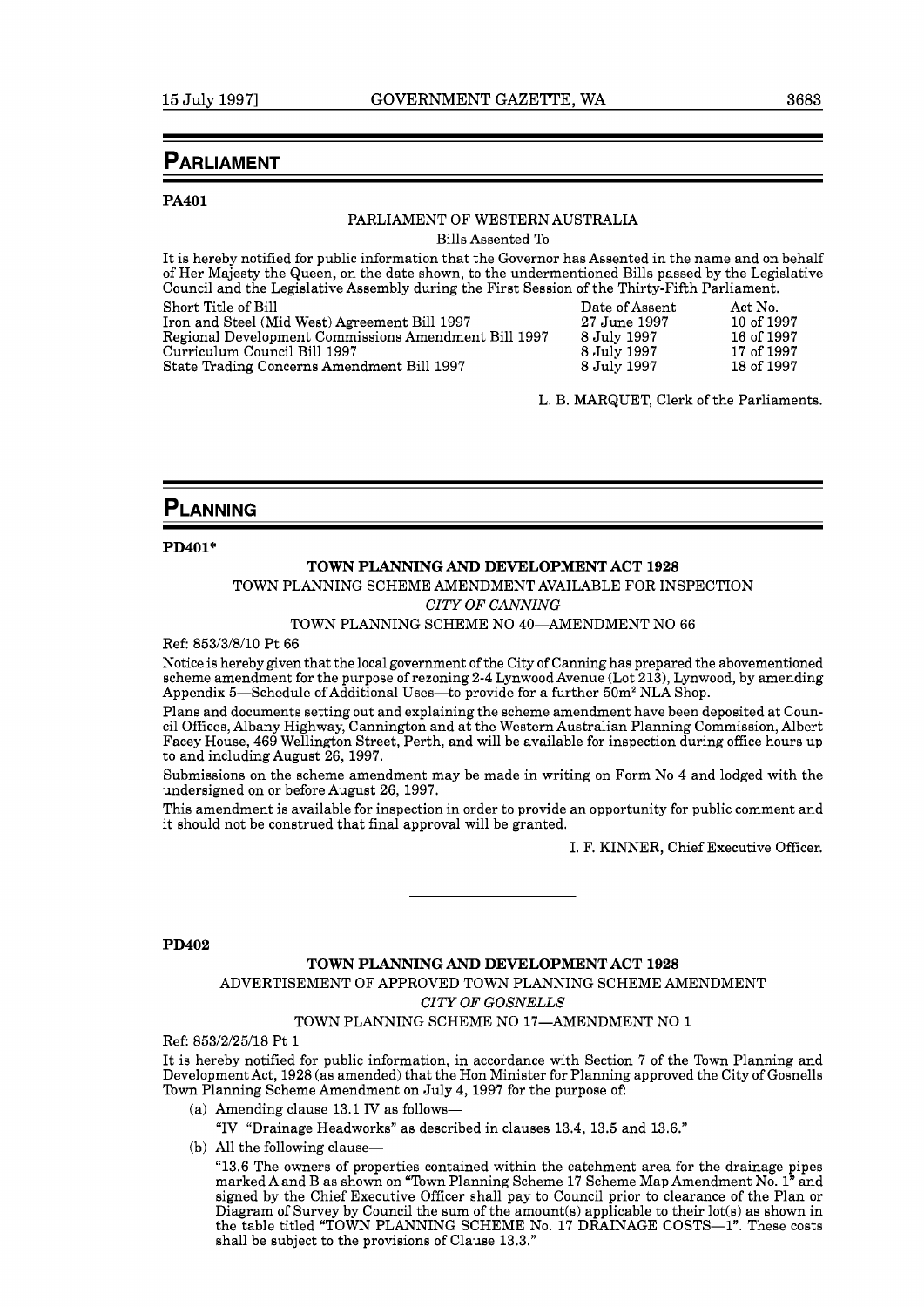- (c) Adding to Clause  $3.0-$ 
	- "IV Town Planning Scheme No. 17 Scheme Map Amendment No. 1."
- (d) Add the following clause-

"3.1 DRAINAGE TABLE. The following table is attached to this text and forms part of the Scheme.

i TOWN PLANNING SCHEME No. 17 DRAINAGE COSTS-1.

(e) All the following clause-

"14.1 Subject to the provisions of this Scheme the owner of each lot listed in table "TOWN PLANNING SCHEME No. 17-DRAINAGE COSTS 1" shall, in addition to the costs required in clause 14.1, pay to Council or prior to clearance of the Plan or Diagram of Survey of the subdivision by Council the sum of the amount(s) applicable to his lot(s) as shown in the table."

(f) Amending clause  $17.0$  as follows-

"17.0 ARBITRATION

Any dispute or difference between the owners or an owner or owners and Council (except where there is a right of appeal to the Hon Minister for Town Planning) as to their respective rights under the Scheme including clauses added by amendment and the calculations contained within the table "TOWN PLANNING SCHEME No. 17-DRAINAGE COSTS-1" any other matter which by the terms of this Scheme may be determined by Arbitration may be referred to the arbitration of a single arbitrator in the manner provided by the Arbitration Act 1895, or any statutory modification thereof for the time being in force and if the parties fail to agree upon any single arbitrator he will be nominated by the President of the Australian Institute of Valuers (1nc)-WA Division. The Arbitrator shall allocate costs in the dispute."

(g) Amending the Scheme Map by redesigning Swift Close and Limbee Glade as shown on the Scheme Amendment Map.

> N. J. SMITH, Mayor. S. HOLTBY, Chief Executive Officer.

**PD403** 

## **TOWN PLANNING AND DEVELOPMENT ACT 1928**

## ADVERTISEMENT OF APPROVED TOWN PLANNING SCHEME AMENDMENT

## **SHIRE OF CHAPMAN VALLEY**

## TOWN PLANNING SCHEME NO 1-AMENDMENT NO 14

## Ref: 853/3/17/1 Pt 14

It is hereby notified for public information, in accordance with Section 7 of the Town Planning and Development Act, 1928 (as amended) that the Hon Minister for Planning approved the Shire of Chapman Valley Town Planning Scheme Amendment on July 7, 1997 for the purpose of:

- (i) rezoning Victoria Location 3859 Howatharra-Nanson Road, Howatharra from the General Farming Zone to the Special Rural Zone No....; and
- (ii) adding to Appendix 6 Additional Requirements and Modifications aplicable to Special Rural Zones, the following-

## AREA No..... -VICTORIA LOCATION 3859

1. Subdivision Guide Plan

When considering an application for subdivision the local government authority will require that-

- (A) the subdivision of the land shall generally accord with the Subdivision Guide Plan adopted by the Shire of Chapman Valley Council for this location;
- (B) the minimum lot size should be 40 hectares.
- **2.** Applications for Planning Consent

In addition to the requirements of Clause 5.1.2 of the Scheme all applications for planning consent are required to be accompanied by relevant plans and information that-

- (A) propose appropriate land management techniques to the satisfaction of the responsible authority to make good areas of degradation identified as such;
- (B) delineate areas of significant remnant vegetation, surface water and other waterbodies and significant topographical features;
- (C) where stocking of the land is proposed, delineation of areas of proposed stock grazing and stock numbers;
- (D) delineate the proposed location of building envelopes;
- (E) delineate the location of existing and proposed effluent disposal systems;
- (F) delineate location of existing tracks and fences and proposed location of fences and driveways;
- (G) describe the materials and colour of external cladding of all proposed buildings.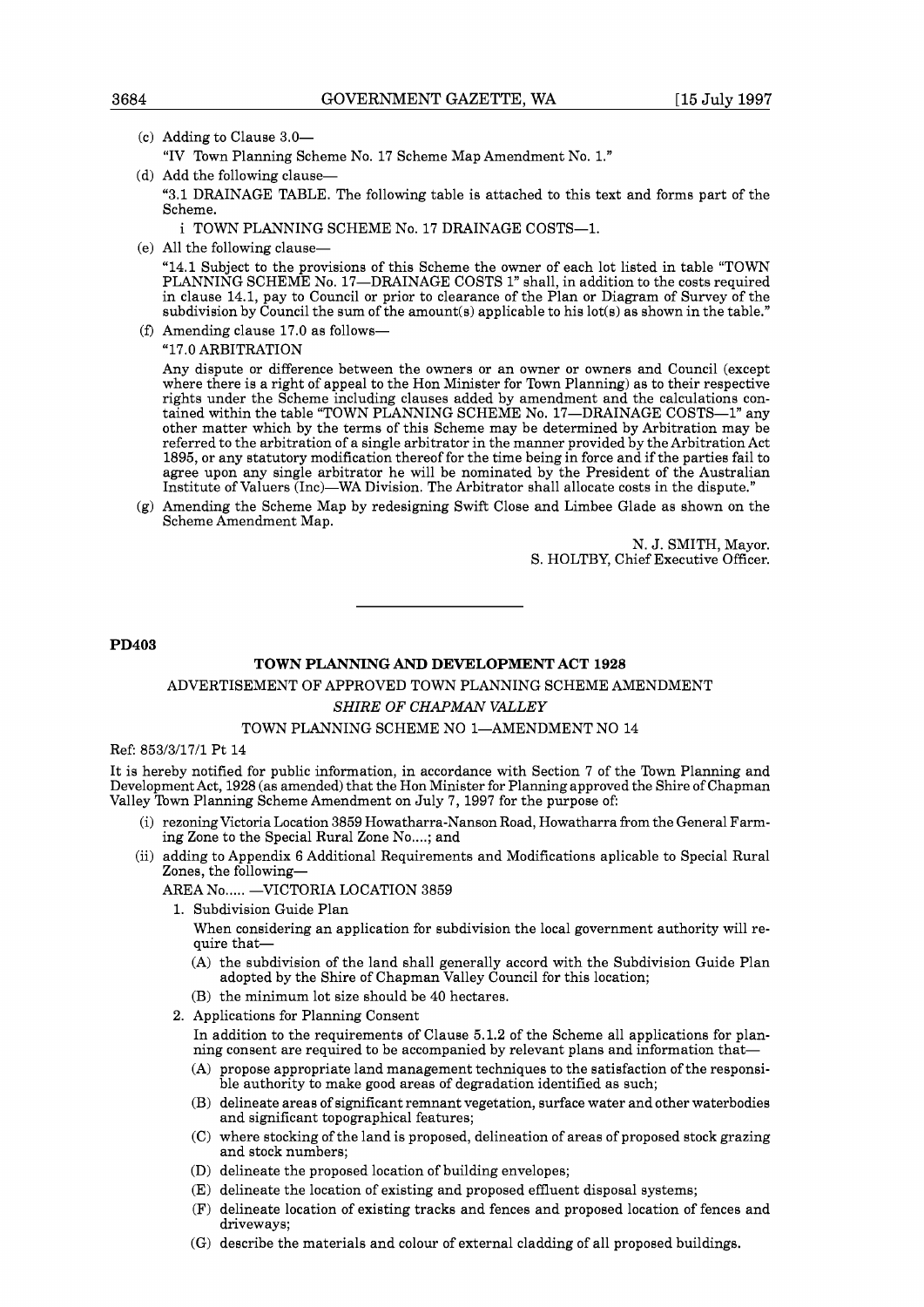- **3.** Land use
	- (A) When considering applications for development approval (planning consent), the Shire of Chapman Valley may refer the application to the Water Corporation (WC), the Environmental Protection Authority (EPA), Agriculture Western Australia and any relevant other responsible authority and relevant Government agency for comment and approval where appropriate;
	- (B) Piggeries, feedlots and extractive industry are prohibited;
	- (C) The subdividing owner of the land should make arrangements satisfactory to the Shire of Chapman Valley to ensure that prospective purchasers are advised that preliminary advice should be sought from Agriculture Western Australia regarding the establishment within the subject land any proposed use that falls under the use class 'intensive agriculture' as defined in Clause 1.7.
- 4. Stocking Rates
	- (A) The keeping of animals (other than domestic pets) shall accord with the stocking rates as prescribed by Agriculture Western Australia;
	- (B) Application for approval for an increased stocking rate above the minimum prescribed is to be submitted to and determined by the Shire of Chapman Valley. The Shire in determining an application for an increase in the stocking rate may consult with Agriculture Western Australia and affected surrounding land owners on desirable rates and applicable pasture type;
	- (C) Where the keeping of animals (other than domestic pets) results in problems due to land degradation, nutrient enrichmentileaching, animal welfare or public nuisance, the Shire of Chapman Valley may require approved stocking rates to be suitably reduced to a level that minimises such problems.
- **5.** Water Resources
	- (A) Where scheme water supply is unavailable a minimum 92,000 litre rainwater storage facility (or equivalent) for each residence or evidence from the proponent which is satisfactory to the Shire of Chapman Valley that an adequate on-site potable water source exists shall be provided;
	- (B) A licence from the Water and Rivers Commission is required to draw groundwater from a well, bore, dam or any naturally occurring surface water body or watercourse;
	- (C) As the area has only had a preliminary assessment for hydrological resources, the prior advice of the Water Corporation should be sought regarding the provision of a water supply for any proposed 'intensive agriculture' use and development;
	- (D) All stormwater from structures or paved surfaces is to be contained within each lot;
	- (E) No development or land use activity shall impede in any way the natural water flow along any creek line or water course.
- *6.* Clearing of Land
	- (A) The clearing of land of a Western Australian area greater than one hectare requires the prior approval of the Soil Commissioner;
	- (B) No removal of any remnant native vegetation (including any tree) is permitted without the prior approval of the Shire of Chapman Valley.
- 7. Location, siting and appearance of buildings
	- (A) All residential and ancillary buildings shall be located and constructed within an approved building envelope for each proposed lot;
	- (B) Notwithstanding (A) above, where by reason of the nature of material to be stored in a building it is considered that it would be undesirable that the buildings be clustered, the buildings may be separated by such distance as determined by the Shire of Chapman Valley;
	- (C) No building shall be constructed in such a manner or of such materials that it would in the opinion of the Shire of Chapman Valley, have a detrimental impact on the local amenity.
- 8. Effluent Disposal
	- (A) Septic tanks shall be located at a minimum distance of 100 metres from drainage lines and any naturally occurring surface water body or watercourse and a minimum distance of 30 metres from any bore, well or dam.

A minimum 2 metres vertical separation is required between the base of the leach drain or soakwell and the highest known water table or bedrock.

9. Fencing

Prior to any stocking of land, all areas of remnant native vegetation, including vegetation along streamlines, shall be fenced with stock proof fencing to the specification and satisfaction of the Shire of Chapman Valley. All fences are to be maintained in a stock proof condition by the landowner to the satisfaction of the local authority.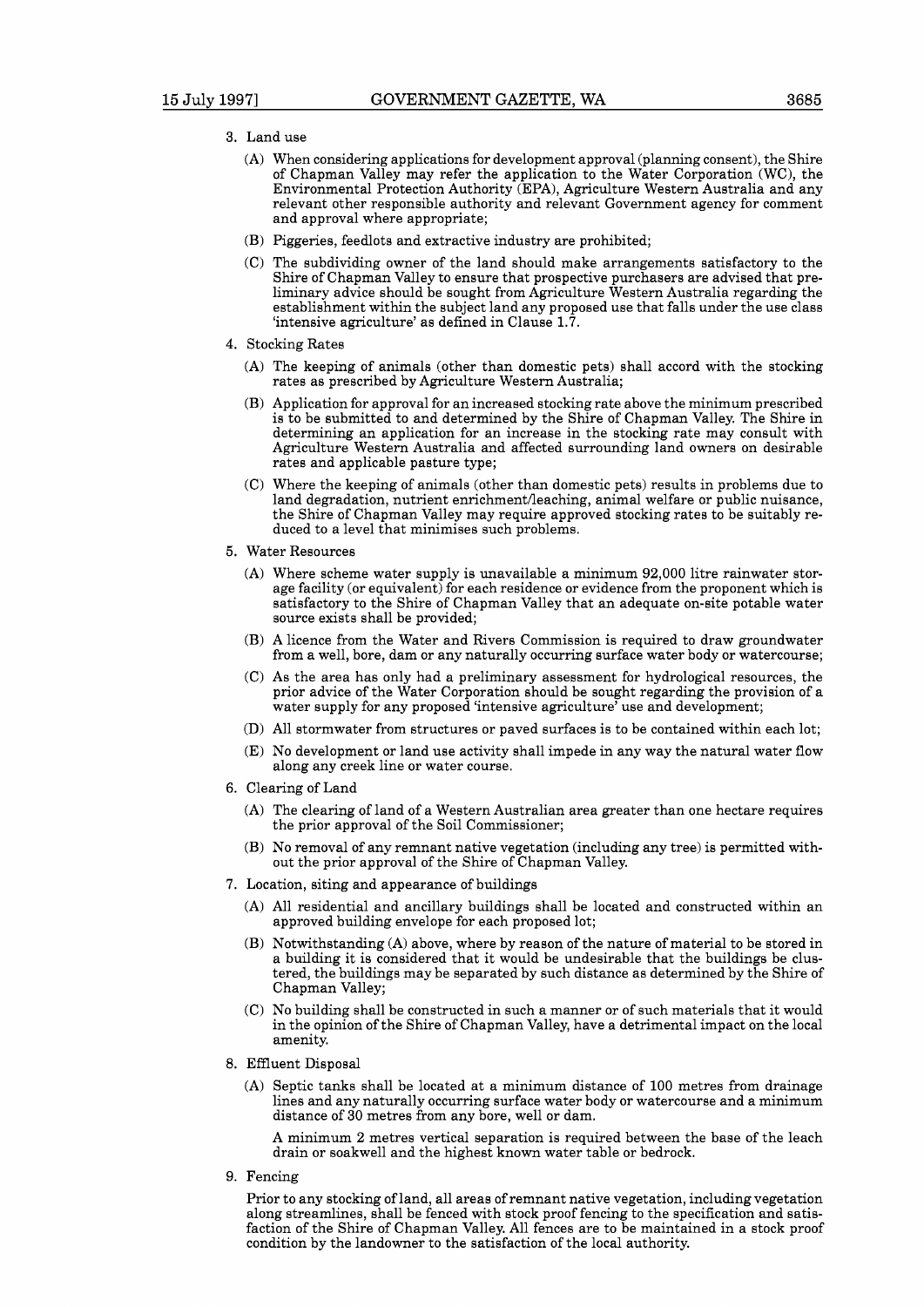## 10. Landscaping

- (A) All buildings and structures within any lot shall be suitably screened to the satisfaction of the Shire of Chapman Valley;
- (B) Prior to the commencement of any development on any lot, the local authority will require the preparation of a tree planting and maintenance program with the intent of rehabilitating and revegetating any areas of degraded land so identified but without restricting the operation of approved rural activities.
- 11. Fire Management

At the time of subdivision Council will recommend the following fire management controls be imposed-

- (A) a strategic fire break for each lot will be installed in a manner acceptable to the Shire of Chapman Valley in consultation with the Bush Fires Board of WA;
- (B) Provision of a suitable permanent water supply for fire-fighting purposes to be established in consultation with the Shire of Chapman Valley and the Bushfires Board of WA.
- 12. Advice to purchasers of lots

As a condition of any subdivision approval granted, the subdividing owner of the land is to advise prospective purchasers of any lot created within this location of all of the provisions contained herein.

> N. P. J. EXTEN, President. G. EDWARDS, Chief Executive Officer.

**PD404** 

## **TOWN PLANNING AND DEVELOPMENT ACT 1928**

## TOWN PLANNING SCHEME AMENDMENT AVAILABLE FOR INSPECTION

#### *SHIRE OF GINGIN*

#### TOWN PLANNING SCHEME NO 8-AMENDMENT NO 56

Ref: 853/3/8/10 Pt 56

Notice is hereby given that the local government of the Shire of Gingin has prepared the abovementioned scheme amendment for the purpose of:

- 1. Rezone Lot 1 Gingin Brook Road and Location 3473 Muckenburra Road, Muckenburra, from "Rural" to "Rural Living" zone as depicted on the attached amending map, and amending with the Scheme Map accordingly.
- 2. Inserting Lot 1 Gingin Brook Road and Location 3473 Muckenburra Road within Appendix 7-Rural Living Zone Provisions Relating to Specific Areas as follows-

Appendix 7-Rural Living Zone Provisions Relating to Specific Areas

- (a) Particulars of Land
- (b) Proposed Uses
- (c) Special Provisions
- 3. (a) Lot 1 Gingin Brook Road and Location 3473 Muckenburra Road, Muckenburra; (b) In accordance with Table 1 Zoning Table;
	- (c) No dwelling shall be approved for occupation unless it is connected to a mechanical aerobic treatment plant or other such approved apparatus for the disposal of waste water.

Plans and documents setting out and explaining the scheme amendment have been deposited at Council Offices, Brockman Street, Gingin and at the Western Australian Planning Commission, Albert Facey House, 469 Wellington Street, Perth, and will be available for inspection during office hours up to and including August 26, 1997.

Submissions on the scheme amendment may be made in writing on Form No 4 and lodged with the undersigned on or before August 26, 1997.

This amendment is available for inspection in order to provide an opportunity for public comment and it should not be construed that final approval will be granted.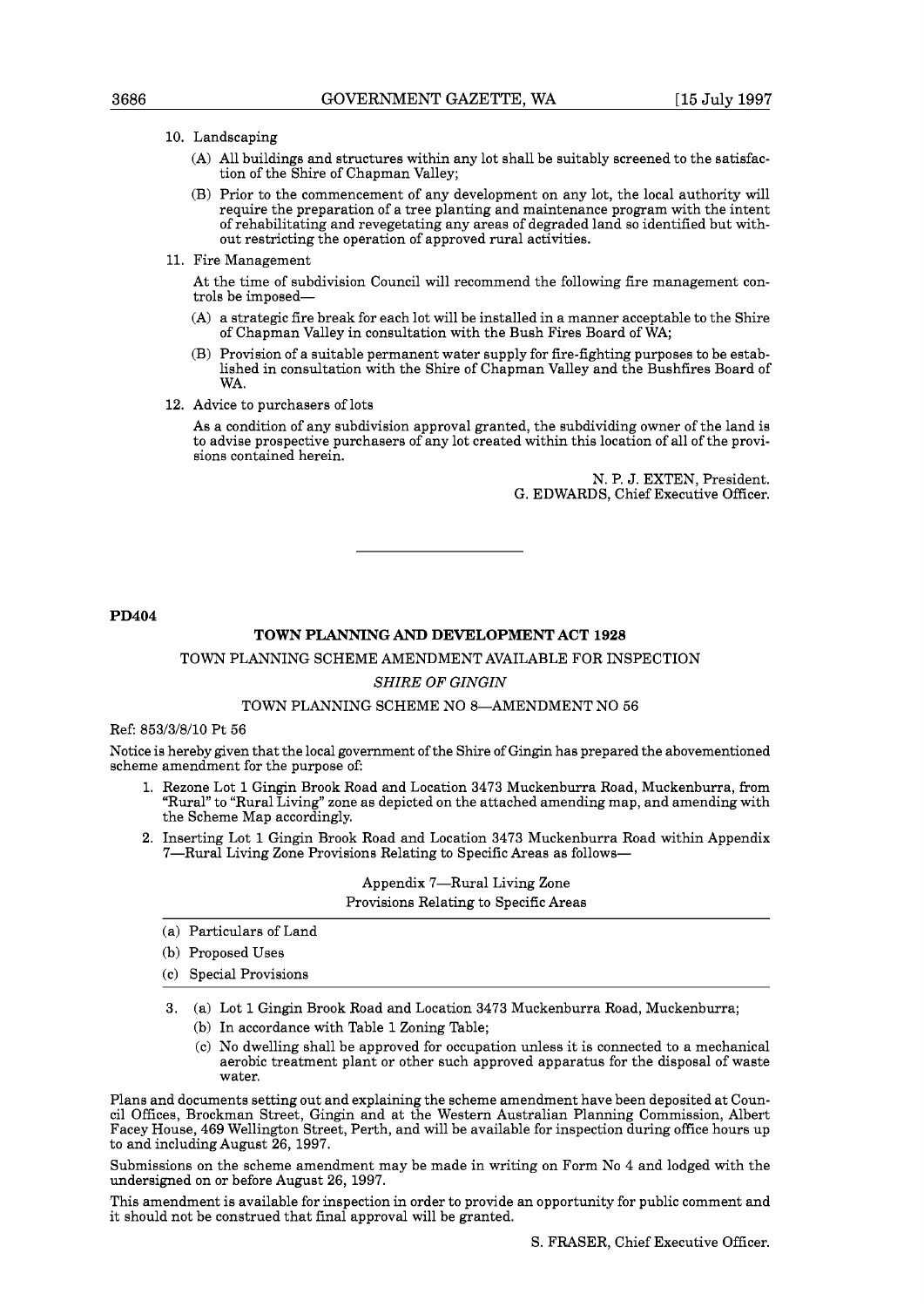## **RA401**

## WESTERN AUSTRALIAN TROTTING ASSOCIATION

By-laws of Trotting

## NOTICE OF AMENDMENT

Notice is hereby given that at a meeting of the Committee of the Western Australian Trotting Association held at Gloucester Park, East Perth, on the 8th day of July 1997, it was resolved by an absolute majority of the Committee of the Association that the By-laws of Trotting made under the Western Australian Trotting Association Act 1946 ("the Act") be amended as follows-

Amend By-law 46, paragraph 1-

Present wording-

"46. The Association shall be managed and controlled by the Committee which shall meet as often as necessary for transaction of business. Six members shall form a quorum. Minutes of all resolutions and proceedings of the Committee shall be entered in a book provided for the purpose."

Amended wording-

"46. The Association shall be managed and controlled by the Committee which shall meet as often as necessary for transaction of business. Five members shall form a quorum. Minutes of all resolutions and proceedings of the Committee shall be entered in a book provided for the purpose."

Dated: 8th July 1997. G. PAPADOPOULOS, President.

# NOW AVAILABLE ! !

## Order your Bound Volumes of Government Gazette 1997

An attractively presented set of 4 Bound Volumes of Government Gazette

For Government Departments and private firms who presently arrange binding for their copies of Government Gazettes, the State Law Publisher is now offering a subscription covering 4 Quarterly Volumes at a cost of **\$837.00.** 

The Gazettes will be bound in black cloth with gold foil lettering on the spine and personalised by the addition of the client's name in gold lettering on the front cover.

## **PLEASE NOTE**

On the rare occasion where extra gazettes are published in one quarter, a fifth volume may be required. In this instance the extra cost involved will be borne by the State Law Publisher and not passed on to clients.

> For further information please contact: State Law Publisher Telephone: 9321 7688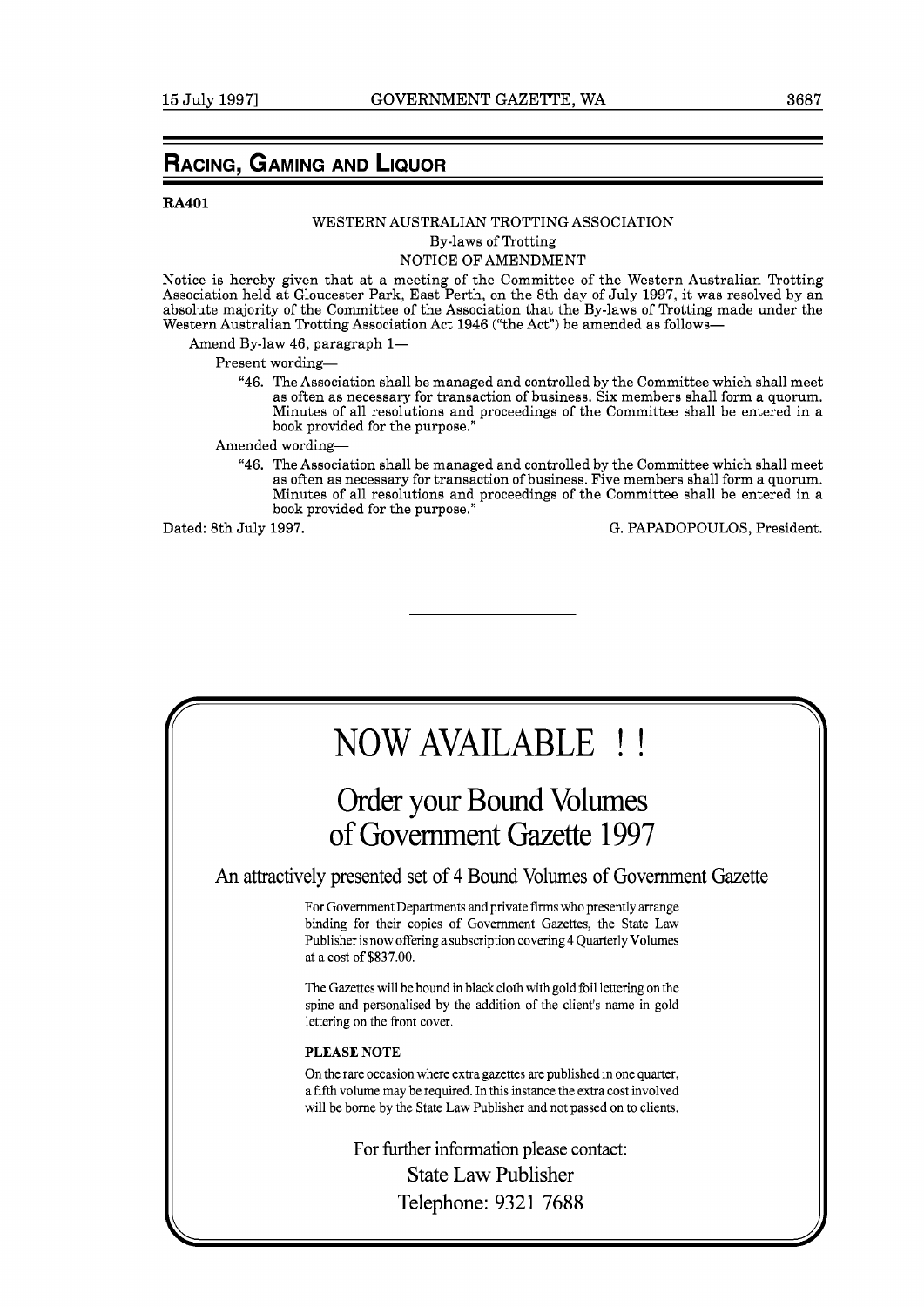## WESTERN AUSTRALIA

## **PUBLIC SECTOR MANAGEMENT ACT 1994**

**Price: \$37.50 Counter Sales Plus Postage on 1.2 kilograms** 

\*Prices subject to change on addition of amendments.

## WESTERN AUSTRALIA

## **FISH RESOURCES MANAGEMENT ACT 1994**

**Price: \$24.90 Counter Sales Plus Postage on 360 grams** 

\*Prices subject to change on addition of amendments.

## WESTERN AUSTRALIA

## **ADOPTION ACT 1994**

**Price: \$13.70 Counter Sales Plus Postage on 215 grams** 

\*Prices subject to change on addition of amendments.

## WESTERN AUSTRALIA

## **FINES, PENALTIES AND INFRINGEMENT NOTICES ENFORCEMENT ACT 1994**

**\*Price: \$9.50 Counter Sales Plus Postage on 175 grams** 

\*Prices subject to change on addition of amendments.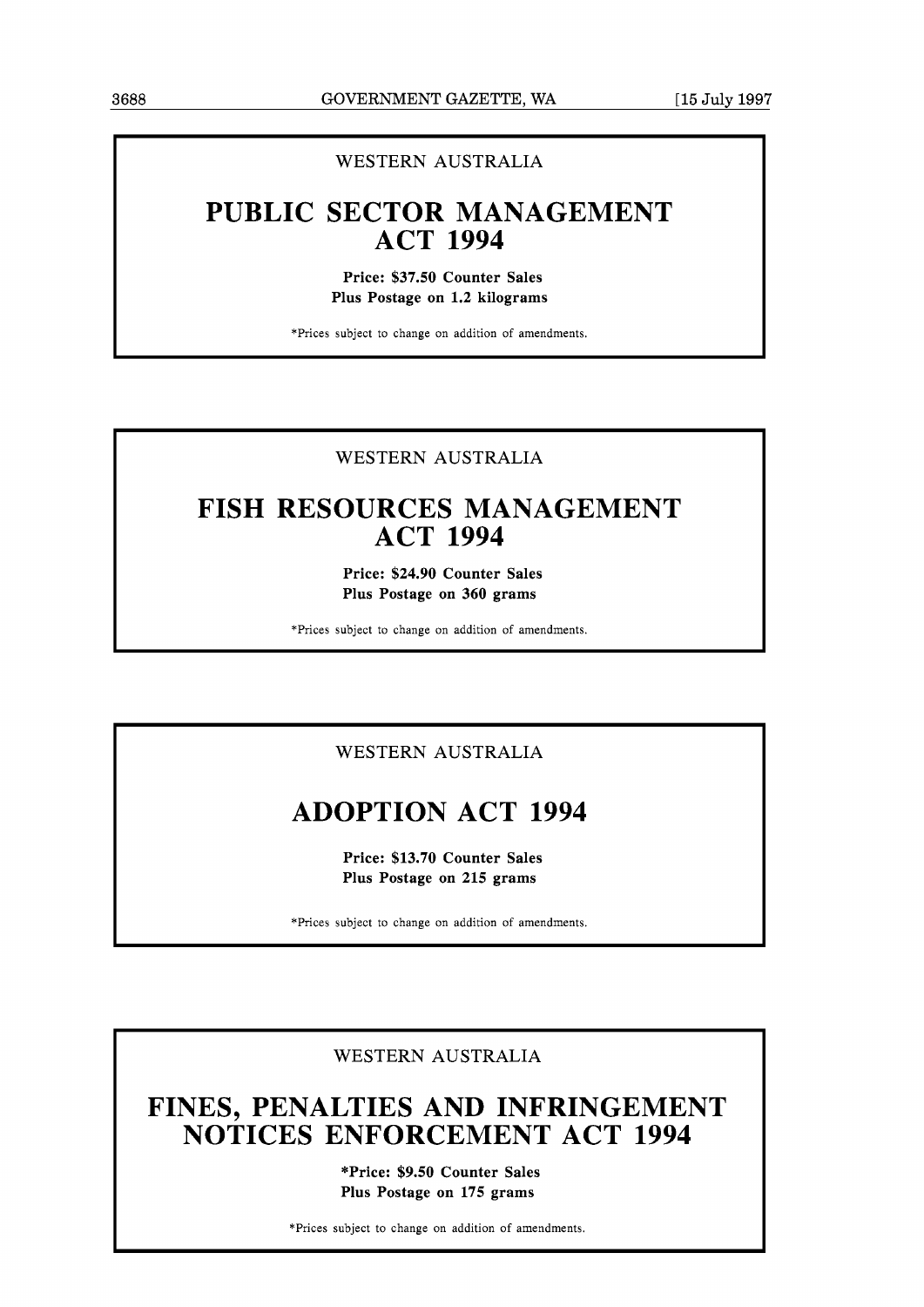## WESTERN AUSTRALIA

## **VICTIMS OF CRIME ACT 1994**

**Price: \$2.50 Counter Sales Plus Postage on 30 grams** 

\*Prices subject to change on addition of amendments.

## WESTERN AUSTRALIA

## **MINES SAFETY AND INSPECTION ACT 1994**

**Price: \$15.10 Counter Sales Plus Postage on 350 grams** 

\*Prices subject to change on addition of amendments.

## WESTERN AUSTRALIA

## **TAXI ACT 1994**

**Price: \$19.30 Counter Sales Plus Postage on 470 grams** 

\*Prices subject to change on addition of amendments.

WESTERN AUSTRALIA

## **PAWNBROKERS AND SECONDHAND DEALERS ACT 1994**

**Price: \$16.50 Counter Sales Plus Postage on 160 grams** 

\*Prices subject to change on addition of amendments.